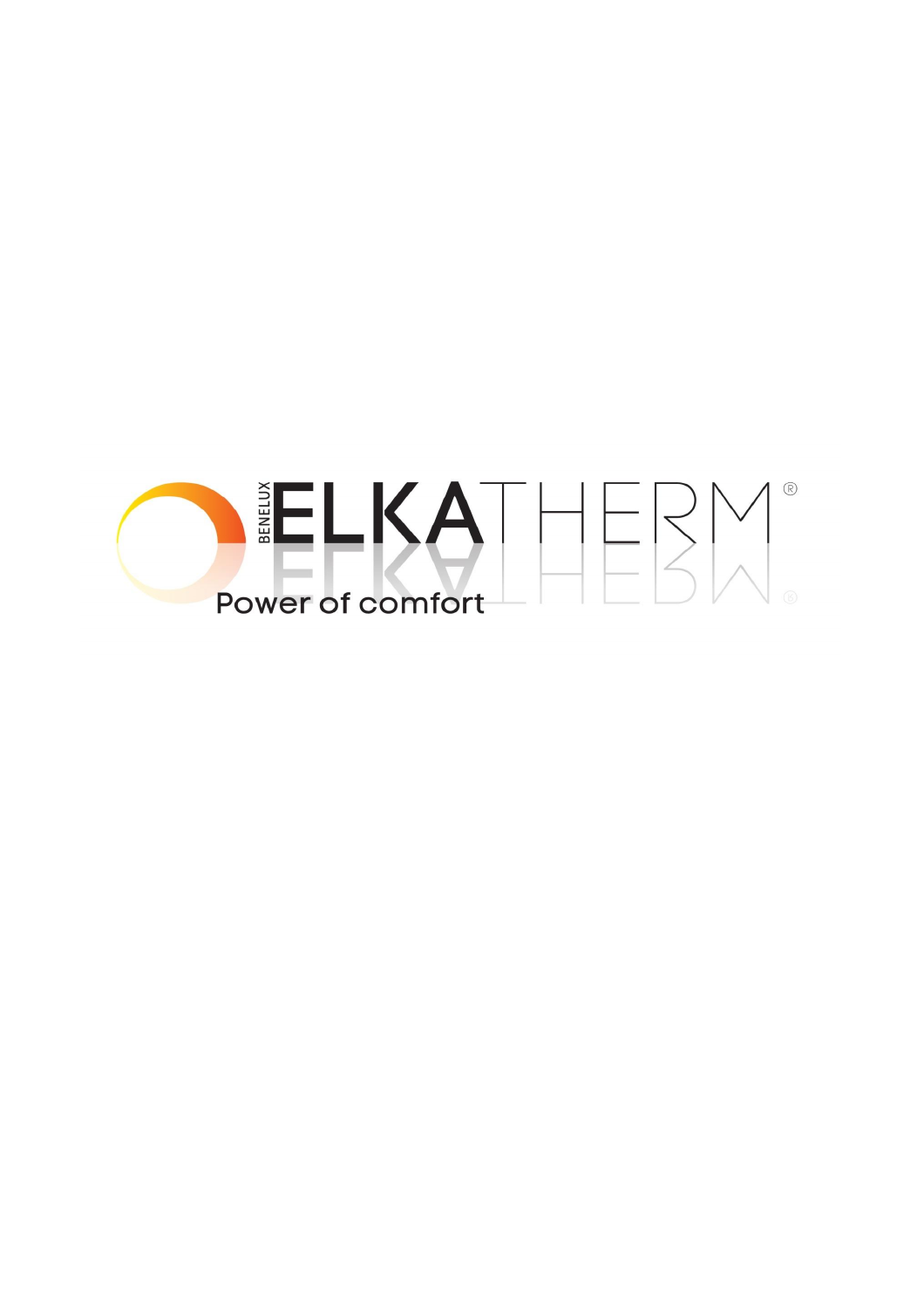

### TYPE SK STANDARD RAL 9010



| Type         | Puissance (w) | Poids (kg)   | Dimensions H / L / p (cm) |
|--------------|---------------|--------------|---------------------------|
|              | Vermogen (w)  | Gewicht (kg) | Afmetingen H / B / d (cm) |
| SK100        | 1000          | 18           | 23/68.5/13                |
| <b>SK150</b> | 1500          | 25           | 23/99/13                  |
| <b>SK200</b> | 2000          | 32           | 23/133/13                 |
| <b>SK250</b> | 2500          | 39           | 23 / 162.5 / 13           |

\*tous nos radiateurs sont livrés avec support muraux (pieds en options) | Onze radiators zijn standard voorzien voor montage aan de wand van 2 U-profielen (voeten in optie)



 **SK + 504 PRISE 230V | STOPCONTACT 230V** 

|     | ELKSK100/504/RAL9010 | SK100 1.0 kw RAL9010 23/69/13 cm  |  |
|-----|----------------------|-----------------------------------|--|
|     | ELKSK150/504/RAL9010 | SK150 1.5 kw RAL9010 23/99/13 cm  |  |
|     | ELKSK200/504/RAL9010 | SK200 2.0 kw RAL9010 23/133/13 cm |  |
| 504 | ELKSK250/504/RAL9010 | SK250 2,5 kw RAL9010 23/163/13 cm |  |
|     |                      |                                   |  |

#### **SK + 714 RECEPTEUR POUR THERMOSTAT RF-WIFI | ONTVANGER VOOR RF-WIFI THERMOSTAAT**

|     | ELKSK100/714/RAL9010 | SK100 1,0 kw RAL9010 23/69/13 cm + Récepteur/Ontvanger 714 RF-WIFI  |  |
|-----|----------------------|---------------------------------------------------------------------|--|
|     | ELKSK150/714/RAL9010 | SK150 1,5 kw RAL9010 23/99/13 cm + Récepteur/Ontvanger 714 RF-WIFI  |  |
|     | ELKSK200/714/RAL9010 | SK200 2,0 kw RAL9010 23/133/13 cm + Récepteur/Ontvanger 714 RF-WIFI |  |
| 714 | ELKSK250/714/RAL9010 | SK250 2,5 kw RAL9010 23/163/13 cm + Récepteur/Ontvanger 714 RF-WIFI |  |
|     |                      |                                                                     |  |

#### **1) OPTIONS REGULATION RF | OPTIES RF REGELING**

#### **A) THERMOSTAT DIGITAL + RECEPTEUR | DIGITALE THERMOSTAAT + ONTVANGER**

**S** ELK712 Delta Dore 712 Thermostat digital programmable RF-WIFI/RF-WIFI programeerbare digitale thermostaat

#### **B) THERMOSTAT STANDARD + RECEPTEUR |STANDAARD THERMOSTAAT + ONTVANGER**

**S** ELK716 Delta Dore 716 Thermostat standard digital RF-WIFI/RF-WIFI standaard digitale thermostaat



ELK712

#### **2) OPTION REGULATION WIFI | OPTIE WIFI BEDIENING**

**RECEPTEUR + ROUTEUR | ONTVANGER + ROUTER** ELK701 **S** ELK701 Delta Dore 701 TYDOM router WIFI

#### **> AU CHOIX | NAAR KEUZE**

- **S** ELK712 Delta Dore 712 Thermostat digital programmable RF-WIFI/RF-WIFI programeerbare digitale thermostaat
- **S** ELK716 Delta Dore 716 Thermostat standard digital RF-WIFI/RF-WIFI standaard digitale thermostaat



#### **3) ACCESSOIRES | TOEBEHOREN**

#### **PIEDS | VOETEN**



ELK411S

**PIEDS ROULETTES | ROLVOETEN**

ELK411SK/RAL9010 411SK Paire pieds roulettes/Paar rolvoeten RAL9010 13cm

#### **COULEUR RAL | RAL KLEUREN**

ELKRAL Supplément RAL hors STD par PC/Meerprijs RAL-kleur buiten Std naar keuze per stuk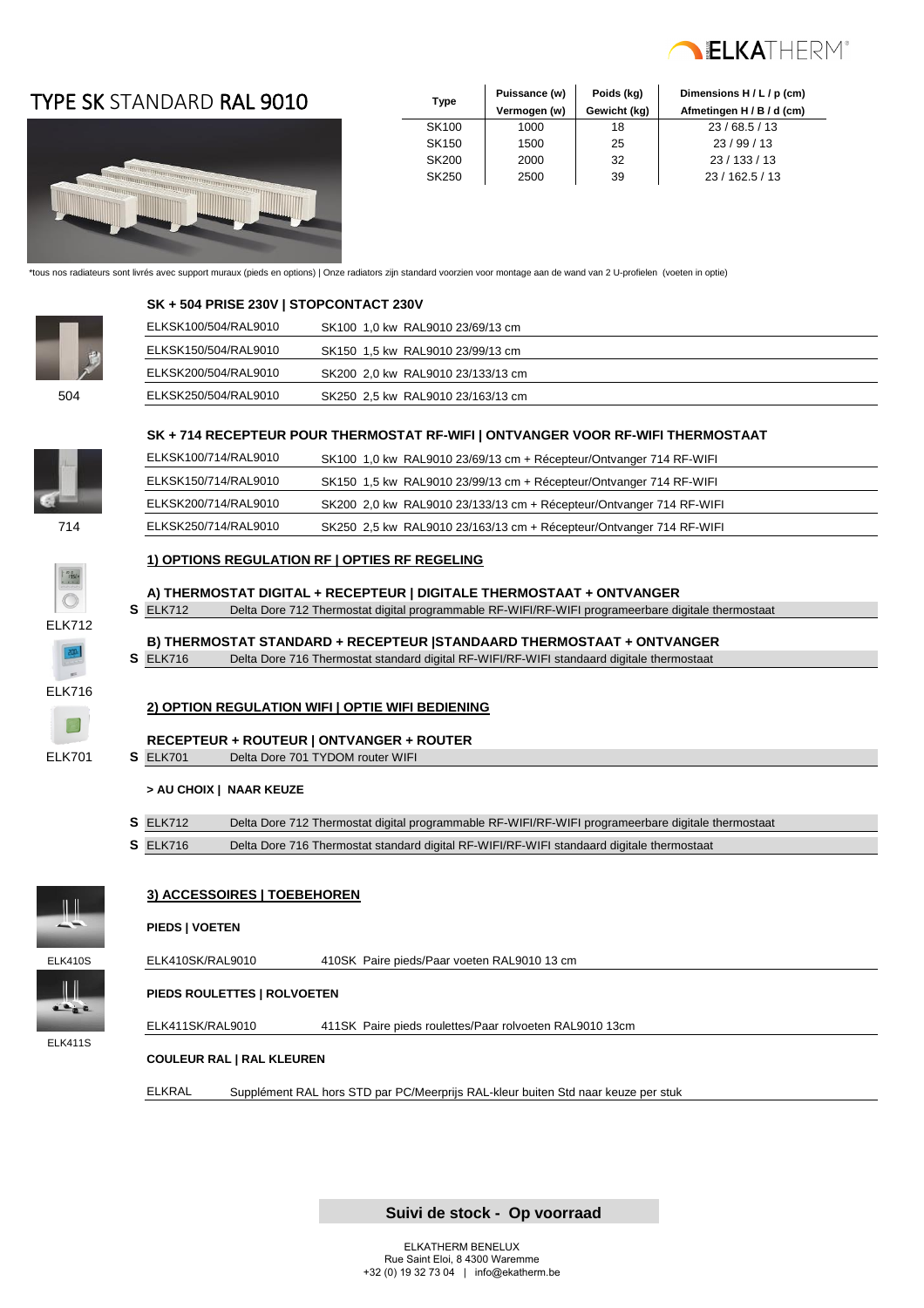

### TYPE SN **Type** STANDARD RAL 9010



| Type              | Puissance (w) | Poids (kg)   | Dimensions H / L / p (cm) |
|-------------------|---------------|--------------|---------------------------|
|                   | Vermogen (w)  | Gewicht (kg) | Afmetingen H / B / d (cm) |
| <b>SN50</b>       | 500           | 9            | 38/41/8                   |
| SN <sub>100</sub> | 1000          | 18           | 38/68.5/8                 |
| SN <sub>120</sub> | 1200          | 27           | 38/99/8                   |
| SN <sub>150</sub> | 1500          | 27           | 38/99/8                   |
| SN <sub>160</sub> | 1600          | 36           | 38/133/8                  |
| SN <sub>200</sub> | 2000          | 36           | 38/133/8                  |
| SN <sub>201</sub> | 2000          | 45           | 38/162.5/8                |
| SN <sub>251</sub> | 2500          | 45           | 38/162.5/8                |

\*tous nos radiateurs sont livrés avec support muraux (pieds en options) | Onze radiators zijn standard voorzien voor montage aan de wand van 2 U-profielen (voeten in optie)

 **SN + 505 THERMOSTAT SIMPLE INTÉGRÉ | INGEBOUWDE SCHIJF THERMOSTAAT Suite aux nouvelles normes européennes, le thermostat 505 n'est plus disponible que sur un radiateur mis sur pieds. Volgens de nieuwe Europese normen is de thermostaat 505 alleen maar verkrijgbaar op radiator met voeten.**



| ELKSN50/505/410S/RAL9010           | SN50 $0,5$ kw RAL9010 38/41/8 cm + thermosta(a)t $505 + 410S$ pieds / voeten |  |
|------------------------------------|------------------------------------------------------------------------------|--|
| <b>S</b> ELKSN100/505/410S/RAL9010 | SN100 1,0 kw RAL9010 38/69/8 cm + thermosta(a)t $505 + 410S$ pieds / voeten  |  |
|                                    |                                                                              |  |
| ELKSN120/505/410S/RAL9010          | SN120 1.2 kw RAL9010 38/99/8 cm + thermosta(a)t 505 + 410S pieds / voeten    |  |
| S ELKSN150/505/410S/RAL9010        | SN150 1.5 kw RAL9010 38/99/8 cm + thermosta(a)t 505 + 410S pieds / voeten    |  |
|                                    |                                                                              |  |
| ELKSN160/505/410S/RAL9010          | SN160 1.6 kw RAL9010 38/133/8 cm + thermosta(a)t 505 + 410S pieds / voeten   |  |
| <b>S</b> ELKSN200/505/410S/RAL9010 | SN200 2.0 kw RAL9010 38/133/8 cm + thermosta(a)t $505 + 410S$ pieds / voeten |  |
|                                    |                                                                              |  |
| ELKSN201/505/410S/RAL9010          | SN201 2.0 kw RAL9010 38/163/8 cm + thermosta(a)t $505 + 410S$ pieds / voeten |  |
| <b>S</b> ELKSN251/505/410S/RAL9010 | SN251 2.5 kw RAL9010 38/163/8 cm + thermosta(a)t $505 + 410S$ pieds / voeten |  |
|                                    |                                                                              |  |

#### **SN + 505 THERMOSTAT / THERMOSTAAT + 410S PAIRE DE PIEDS ROULETTES / PAAR ROLVOETEN**

ELKSN50/505/411S/RAL9010 SN50 0,5 kw RAL9010 38/41/8 cm + thermosta(a)t 505 + 411S pieds-roulettes / rolvoeten **S** ELKSN100/505/411S/RAL9010 SN100 1,0 kw RAL9010 38/69/8 cm + thermosta(a)t 505 + 411S pieds-roulettes / rolvoeten ELKSN120/505/411S/RAL9010 SN120 1,2 kw RAL9010 38/99/8 cm + thermosta(a)t 505 + 411S pieds-roulettes / rolvoeten

ELKSN160/505/411S/RAL9010 SN160 1,6 kw RAL9010 38/133/8 cm + thermosta(a)t 505 + 411S pieds-roulettes / rolvoeten **S** ELKSN200/505/411S/RAL9010 SN200 2,0 kw RAL9010 38/133/8 cm + thermosta(a)t 505 + 411S pieds-roulettes / rolvoeten ELKSN201/505/411S/RAL9010 SN201 2,0 kw RAL9010 38/163/8 cm + thermosta(a)t 505 + 411S pieds-roulettes / rolvoeten **S** ELKSN251/505/411S/RAL9010 SN251 2,5 kw RAL9010 38/163/8 cm + thermosta(a)t 505 + 411S pieds-roulettes / rolvoeten

**SN + 520 THERMOSTAT DIGITAL INTÉGRÉ | INGEBOUWDE DIGITALE THERMOSTAAT**





|                                                                           | S ELKSN150/505/411S/RAL9010      |  | SN150 1.5 kw RAL9010 38/99/8 cm + thermosta(a)t $505 + 411S$ pieds-roulettes / rolvoeten  |
|---------------------------------------------------------------------------|----------------------------------|--|-------------------------------------------------------------------------------------------|
|                                                                           | ELKSN160/505/411S/RAL9010        |  | SN160 1,6 kw RAL9010 38/133/8 cm + thermosta(a)t $505 + 411S$ pieds-roulettes / rolvoeter |
| $\frac{\prod\limits_{\alpha\in\alpha}a}{\prod\limits_{\alpha\in\alpha}a}$ | S ELKSN200/505/411S/RAL9010      |  | SN200 2,0 kw RAL9010 38/133/8 cm + thermosta(a)t $505 + 411S$ pieds-roulettes / rolvoete  |
|                                                                           | FUKONDOA (FOF (444 O ID AL OO4 O |  | $OMOM, OOM, NU, OMAO, OOMOMO, and the model of the RDE. 1440. The results are the$        |



### ELKSN50/520/RAL9010 SN50 0,5 kw RAL9010 38/41/8 cm + thermostat/thermostaat 520 **S** ELKSN100/520/RAL9010 SN100 1,0 kw RAL9010 38/69/8 cm + thermostat/thermostaat 520 ELKSN120/520/RAL9010 SN120 1,2 kw RAL9010 38/99/8 cm + thermostat/thermostaat 520 520 **S** ELKSN150/520/RAL9010 SN150 1,5 kw RAL9010 38/99/8 cm + thermostat/thermostaat 520 520 ELKSN160/520/RAL9010 SN160 1,6 kw RAL9010 38/133/8 cm + thermostat/thermostaat 520 **S** ELKSN200/520/RAL9010 SN200 2,0 kw RAL9010 38/133/8 cm + thermostat/thermostaat 520 ELKSN201/520/RAL9010 SN201 2,0 kw RAL9010 38/163/8 cm + thermostat/thermostaat 520

**S** ELKSN251/520/RAL9010 SN251 2,5 kw RAL9010 38/163/8 cm + thermostat/thermostaat 520

#### **SN + 504 PRISE | STOPCONTACT 230V**



|     |    | ELKSN50/504/RAL9010           | SN50 0.5 kw RAL9010 38/41/8 cm   |
|-----|----|-------------------------------|----------------------------------|
|     | S. | ELKSN100/504/RAL9010          | SN100 1.0 kw RAL9010 38/69/8 cm  |
|     |    | ELKSN120/504/RAL9010          | SN120 1.2 kw RAL9010 38/99/8 cm  |
| 504 |    | <b>S</b> ELKSN150/504/RAL9010 | SN150 1.5 kw RAL9010 38/99/8 cm  |
|     |    | ELKSN160/504/RAL9010          | SN160 1.6 kw RAL9010 38/133/8 cm |
|     |    | <b>S</b> ELKSN200/504/RAL9010 | SN200 2.0 kw RAL9010 38/133/8 cm |
|     |    | ELKSN201/504/RAL9010          | SN201 2.0 kw RAL9010 38/163/8 cm |
|     |    | <b>S</b> ELKSN251/504/RAL9010 | SN251 2,5 kw RAL9010 38/163/8 cm |
|     |    |                               |                                  |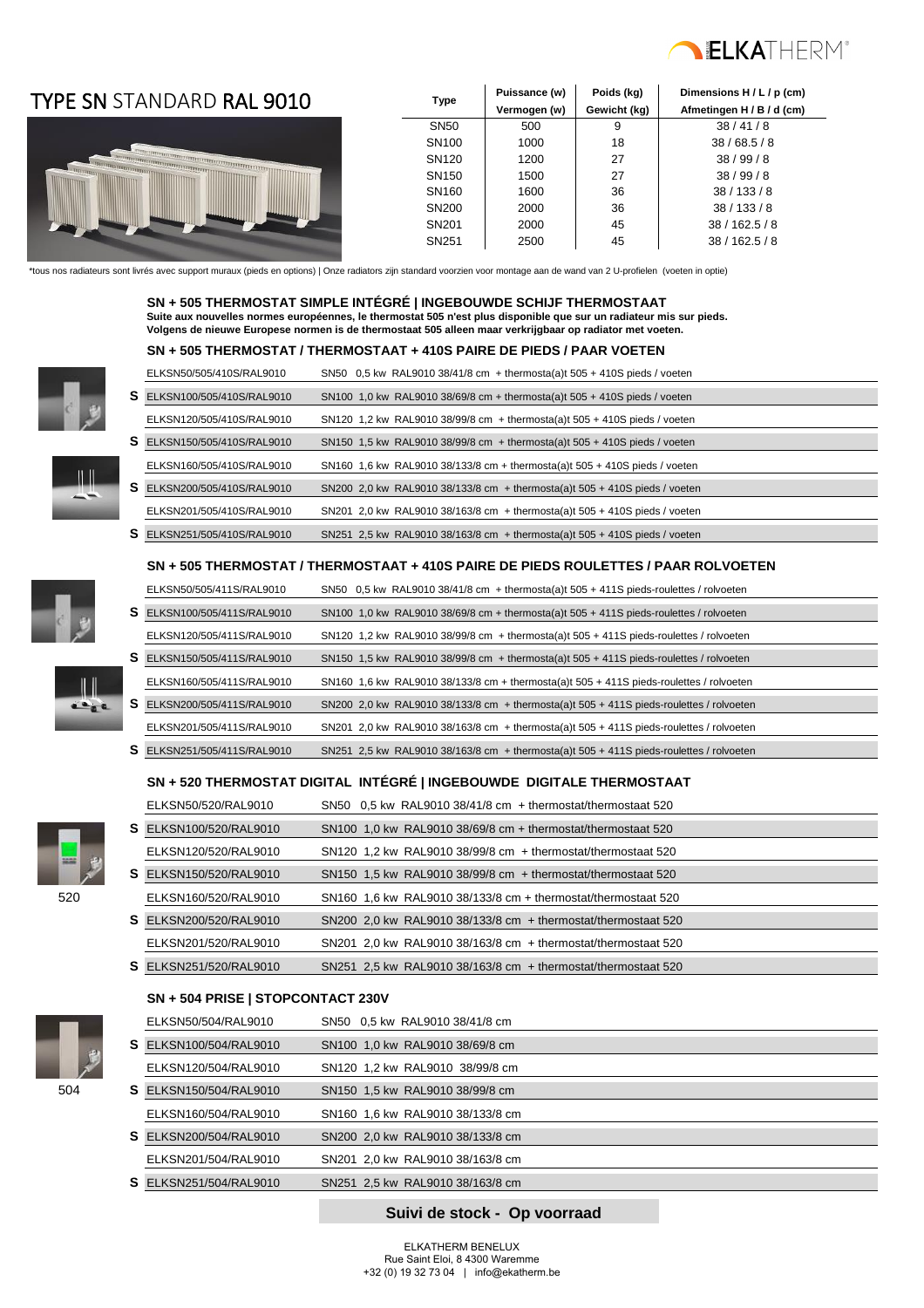

#### **SN + 714 RECEPTEUR POUR THERMOSTAT RF-WIFI | ONTVANGER VOOR RF-WIFI THERMOSTAAT**

ELKSN50/714/RAL9010 SN50 0,5 kw RAL9010 38/41/8 cm + Récepteur/Ontvanger 714 RF-WIFI

- 
- **S** ELKSN100/714/RAL9010 SN100 1,0 kw RAL9010 38/69/8 cm + Récepteur/Ontvanger 714 RF-WIFI ELKSN120/714/RAL9010 SN120 1,2 kw RAL9010 38/99/8 cm + Récepteur/Ontvanger 714 RF-WIFI **S** ELKSN150/714/RAL9010 SN150 1,5 kw RAL9010 38/99/8 cm + Récepteur/Ontvanger 714 RF-WIFI ELKSN160/714/RAL9010 SN160 1,6 kw RAL9010 38/133/8 cm + Récepteur/Ontvanger 714 RF-WIFI 714 **S** ELKSN200/714/RAL9010 SN200 2,0 kw RAL9010 38/133/8 cm + Récepteur/Ontvanger 714 RF-WIFI ELKSN201/714/RAL9010 SN201 2,0 kw RAL9010 38/163/8 cm + Récepteur/Ontvanger 714 RF-WIFI **S** ELKSN251/714/RAL9010 SN251 2,5 kw RAL9010 38/163/8 cm + Récepteur/Ontvanger 714 RF-WIFI

#### **1) OPTIONS REGULATION RF | OPTIES RF REGELING**

ELK712

## **S** ELK712 Delta Dore 712 Thermostat digital programmable RF-WIFI/RF-WIFI programeerbare digitale thermostaat

**A) THERMOSTAT DIGITAL + RECEPTEUR | DIGITALE THERMOSTAAT + ONTVANGER** 

- **B) THERMOSTAT STANDARD + RECEPTEUR |STANDAARD THERMOSTAAT + ONTVANGER**
- **S** ELK716 Delta Dore 716 Thermostat standard digital RF-WIFI/RF-WIFI standaard digitale thermostaat



#### **2) OPTION REGULATION WIFI | OPTIE WIFI BEDIENING**

**RECEPTEUR + ROUTEUR | ONTVANGER + ROUTER** ELK701 **S** ELK701 Delta Dore 701 TYDOM router WIFI

#### **> AU CHOIX | NAAR KEUZE**

- **S** ELK712 Delta Dore 712 Thermostat digital programmable RF-WIFI/RF-WIFI programeerbare digitale thermostaat
- **S** ELK716 Delta Dore 716 Thermostat standard digital RF-WIFI/RF-WIFI standaard digitale thermostaat



ELK411S

 $\frac{1}{2}$ 

### **3) ACCESSOIRES | TOEBEHOREN**

#### **PIEDS | VOETEN**

ELK410S **S** ELK410S/RAL9010 410S Paire pieds/Paar voeten RAL9010 8 cm

**PIEDS ROULETTES | ROLVOETEN**

**S** ELK411S/RAL9010 411S Paire pieds roulettes/Paar rolvoeten RAL9010 8 cm

#### **COULEUR RAL | RAL KLEUREN**

ELKRAL Supplément RAL hors STD par PC/Meerprijs RAL-kleur buiten Std naar keuze per stuk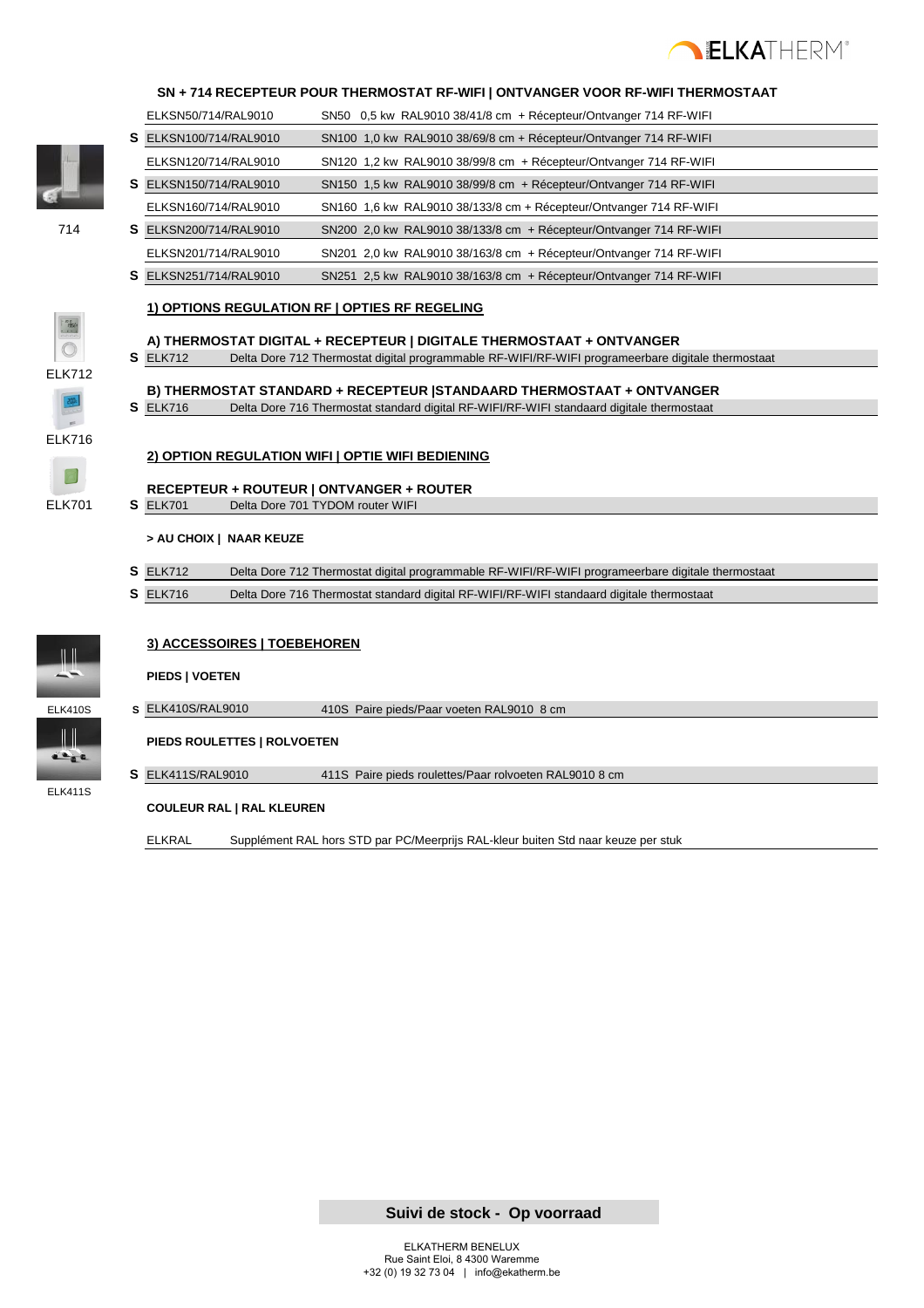

### **TYPE S** STANDARD **RAL 9010** Type



Puissance (w) Poids (kg) Dimensions H / L / p (cm) **Vermogen (w) Gewicht (kg) Afmetingen H / B / d (cm)** S50 | 500 | 19 | 63/41/8 S81 800 19 63/41/8 S100 1000 32 63/68.5/8 S120 | 1200 | 46 | 63/99/8 S160 1600 32 63/68.5/8 S200 2000 58 63/133/8 S202 2000 46 63/99/8 S250 2500 58 63/133/8 S251 2500 73 63/162.5/8 Onze radiators zijn standard voorzien voor montage aan de S300 5300 5300 73 63 / 162.5 / 8 \*tous nos radiateurs sont livrés avec support muraux (pieds en options)

wand van 2 U-profielen (voeten in optie)

#### **S + 505 THERMOSTAT SIMPLE INTÉGRÉ | INGEBOUWDE SCHIJF THERMOSTAAT**

 **Suite aux nouvelles normes européennes, le thermostat 505 n'est plus disponible que sur un radiateur mis sur pieds. Volgens de nieuwe Europese normen is de thermostaat 505 alleen maar verkrijgbaar op radiator met voeten.**

#### **S + 505 THERMOSTAT / THERMOSTAAT + 410S PAIRE DE PIEDS / PAAR VOETEN**

| ELKS50/505/410S/RAL9010           | S50 0.5 kw RAL9010 63/41/8 cm + thermosta(a)t 505 + 410S pieds / voeten     |
|-----------------------------------|-----------------------------------------------------------------------------|
| S ELKS81/505/410S/RAL9010         | S81 0.8 kw RAL9010 63/41/8 cm + thermosta(a)t $505 + 410S$ pieds / voeten   |
| <b>S</b> ELKS100/505/410S/RAL9010 | S100 1.0 kw RAL9010 63/69/8 cm + thermosta(a)t $505 + 410S$ pieds / voeten  |
| ELKS120/505/410S/RAL9010          | S120 1.2 kw RAL9010 63/99/8 cm + thermosta(a)t 505 + 410S pieds / voeten    |
| S ELKS160/505/410S/RAL9010        | S160 1.6 kw RAL9010 63/69/8 cm + thermosta(a)t $505 + 410S$ pieds / voeten  |
| ELKS200/505/410S/RAL9010          | S200 2.0 kw RAL9010 63/133/8 cm + thermosta(a)t 505 + 410S pieds / voeten   |
| S ELKS202/505/410S/RAL9010        | S202 2.0 kw RAL9010 63/99/8 cm + thermosta(a)t 505 + 410S pieds / voeten    |
| S ELKS250/505/410S/RAL9010        | S250 2.5 kw RAL9010 $63/133/8$ cm + thermosta(a)t 505 + 410S pieds / voeten |
| ELKS251/505/410S/RAL9010          | S251 2.5 kw RAL9010 63/163/8 cm + thermosta(a)t 505 + 410S pieds / voeten   |
| S ELKS300/505/410S/RAL9010        | S300 3.0 kw RAL9010 63/163/8 cm + thermosta(a)t 505 + 410S pieds / voeten   |

#### **S + 505 THERMOSTAT / THERMOSTAAT + 410S PAIRE DE PIEDS ROULETTES / PAAR ROLVOETEN**

| ELKS50/505/411S/RAL9010           | S50 0.5 kw RAL9010 63/41/8 cm + thermosta(a)t $505 + 411S$ pieds-roulettes / rolvoeten   |
|-----------------------------------|------------------------------------------------------------------------------------------|
| S ELKS81/505/411S/RAL9010         | S81 0.8 kw RAL9010 63/41/8 cm + thermosta(a)t 505 + 411S pieds-roulettes / rolvoeten     |
| <b>S</b> ELKS100/505/411S/RAL9010 | S100 1.0 kw RAL9010 63/69/8 cm + thermosta(a)t $505 + 411S$ pieds-roulettes / rolvoeten  |
| ELKS120/505/411S/RAL9010          | S120 1.2 kw RAL9010 63/99/8 cm + thermosta(a)t $505 + 411S$ pieds-roulettes / rolvoeten  |
| S ELKS160/505/411S/RAL9010        | S160 1.6 kw RAL9010 63/69/8 cm + thermosta(a)t $505 + 411S$ pieds-roulettes / rolvoeten  |
| ELKS200/505/411S/RAL9010          | S200 2.0 kw RAL9010 63/133/8 cm + thermosta(a)t $505 + 411S$ pieds-roulettes / rolvoeten |
| <b>S</b> ELKS202/505/411S/RAL9010 | S202 2.0 kw RAL9010 63/99/8 cm + thermosta(a)t $505 + 411S$ pieds-roulettes / rolvoeten  |
| S ELKS250/505/411S/RAL9010        | S250 2.5 kw RAL9010 63/133/8 cm + thermosta(a)t $505 + 411S$ pieds-roulettes / rolvoeten |
| ELKS251/505/411S/RAL9010          | S251 2.5 kw RAL9010 63/163/8 cm + thermosta(a)t $505 + 411S$ pieds-roulettes / rolvoeten |
| S ELKS300/505/411S/RAL9010        | S300 3,0 kw RAL9010 63/163/8 cm + thermosta(a)t $505 + 411S$ pieds-roulettes / rolvoeten |

#### **S + 520 THERMOSTAT DIGITAL INTÉGRÉ | INGEBOUWDE DIGITALE THERMOSTAAT**

|       |    | ELKS50/520/RAL9010           | S50 0.5 kw RAL9010 63/41/8 cm + thermostat/thermostaat 520 Delta dore   |  |
|-------|----|------------------------------|-------------------------------------------------------------------------|--|
| 38.00 |    | <b>S</b> ELKS81/520/RAL9010  | S81 $0.8$ kw RAL9010 63/41/8 cm + thermostat/thermostaat 520            |  |
|       | S. | ELKS100/520/RAL9010          | $$1001.0 \text{ kw}$ RAL9010 63/69/8 cm + thermostat/thermostaat 520    |  |
| 520   |    | ELKS120/520/RAL9010          | $$120, 1.2$ kw RAL9010 $$3/99/8$ cm + thermostat/thermostaat 520        |  |
|       |    | <b>S</b> ELKS160/520/RAL9010 | S160 1.6 kw RAL9010 63/69/8 cm + thermostat/thermostaat 520 Delta Dore  |  |
|       |    | ELKS200/520/RAL9010          | $$200$ 2.0 kw RAL9010 63/133/8 cm $+$ thermostat/thermostaat 520        |  |
|       |    | <b>S</b> ELKS202/520/RAL9010 | S202 2.0 kw RAL9010 63/99/8 cm + thermostat/thermostaat 520 Delta dore  |  |
|       |    | <b>S</b> ELKS250/520/RAL9010 | S250 2.5 kw RAL9010 63/133/8 cm + thermostat/thermostaat 520 Delta dore |  |
|       |    | ELKS251/520/RAL9010          | S251 2.5 kw RAL9010 63/163/8 cm + thermostat/thermostaat 520            |  |
|       | S. | ELKS300/520/RAL9010          | S300 3.0 kw RAL9010 63/163/8 cm + thermostat/thermostaat 520 Delta Dore |  |



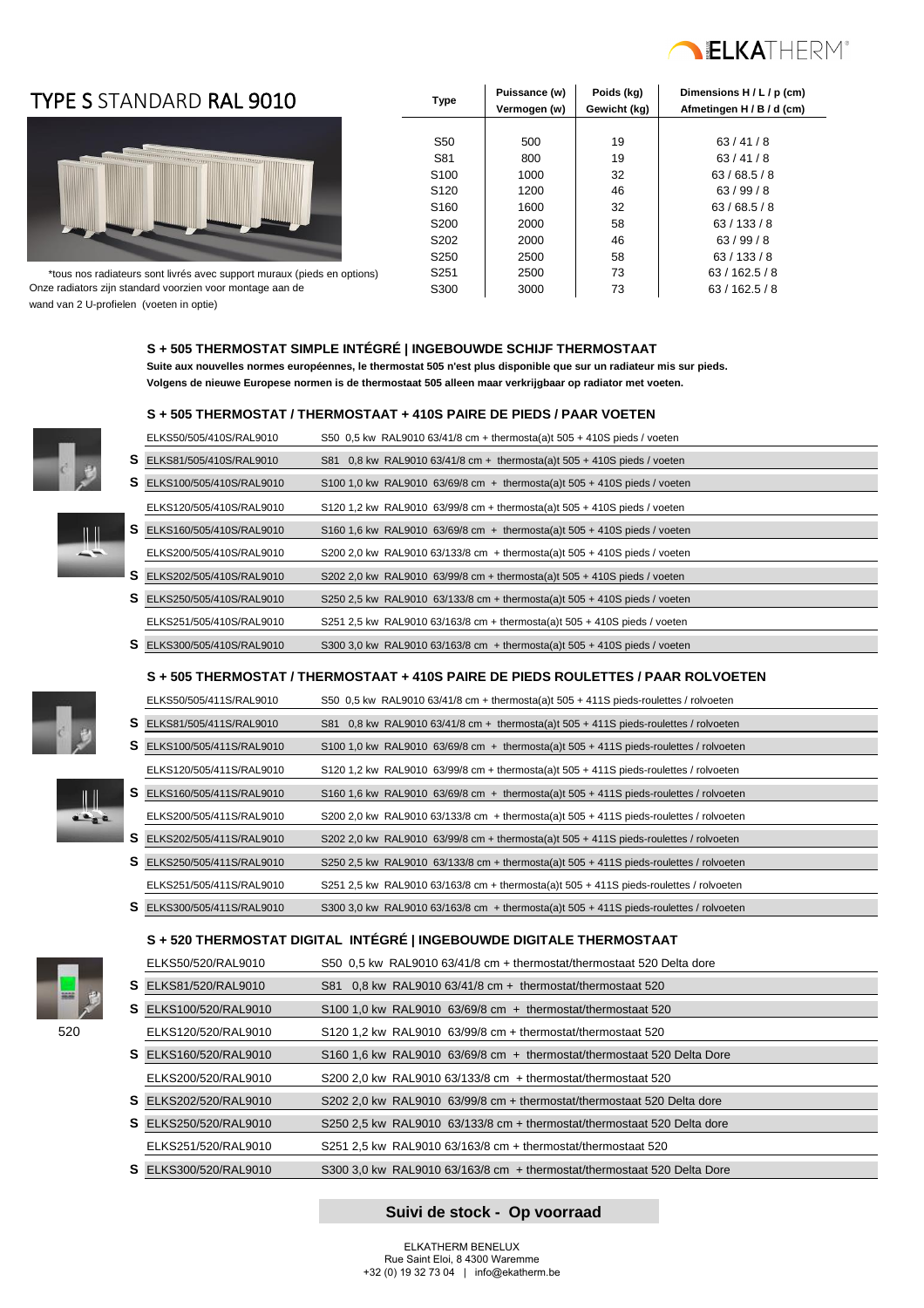

#### **S + 504 PRISE | STOPCONTACT 230V**



|                             |   | ELKS50/504/RAL9010                       | S50 0.5 kw RAL9010 63/41/8 cm                                                                                                                                              |
|-----------------------------|---|------------------------------------------|----------------------------------------------------------------------------------------------------------------------------------------------------------------------------|
|                             |   | S ELKS81/504/RAL9010                     | S81 0,8 kw RAL9010 63/41/8 cm                                                                                                                                              |
|                             |   | S ELKS100/504/RAL9010                    | S100 1,0 kw RAL9010 63/69/8 cm                                                                                                                                             |
|                             |   | ELKS120/504/RAL9010                      | S120 1,2 kw RAL9010 63/99/8 cm                                                                                                                                             |
| 504                         |   | S ELKS160/504/RAL9010                    | S160 1,6 kw RAL9010 63/69/8 cm                                                                                                                                             |
|                             |   | ELKS200/504/RAL9010                      | S200 2,0 kw RAL9010 63/133/8 cm                                                                                                                                            |
|                             |   | S ELKS202/504/RAL9010                    | S202 2,0 kw RAL9010 63/99/8 cm                                                                                                                                             |
|                             |   | S ELKS250/504/RAL9010                    | S250 2,5 kw RAL9010 63/133/8 cm                                                                                                                                            |
|                             |   | ELKS251/504/RAL9010                      | S251 2,5 kw RAL9010 63/163/8 cm                                                                                                                                            |
|                             |   | S ELKS300/504/RAL9010                    | S300 3,0 kw RAL9010 63/163/8 cm                                                                                                                                            |
|                             |   |                                          | S + 714 RECEPTEUR POUR THERMOSTAT RF-WIFI   ONTVANGER VOOR RF-WIFI THERMOSTAAT                                                                                             |
|                             |   | ELKS50/714/RAL9010                       | S50 0,5 kw RAL9010 63/41/8 cm + Récepteur/Ontvanger 714 RF-WIFI                                                                                                            |
|                             |   | S ELKS81/714/RAL9010                     | S81 0,8 kw RAL9010 63/41/8 cm + Récepteur/Ontvanger 714 RF-WIFI                                                                                                            |
|                             |   | S ELKS100/714/RAL9010                    | S100 1,0 kw RAL9010 63/69/8 cm + Récepteur/Ontvanger 714 RF-WIFI                                                                                                           |
|                             |   | ELKS120/714/RAL9010                      |                                                                                                                                                                            |
| 714                         |   | S ELKS160/714/RAL9010                    | S120 1,2 kw RAL9010 63/99/8 cm + Récepteur/Ontvanger 714 RF-WIFI                                                                                                           |
|                             |   |                                          | S160 1,6 kw RAL9010 63/69/8 cm + Récepteur/Ontvanger 714 RF-WIFI                                                                                                           |
|                             |   | ELKS200/714/RAL9010                      | S200 2,0 kw RAL9010 63/133/8 cm + Récepteur/Ontvanger 714 RF-WIFI                                                                                                          |
|                             |   | S ELKS202/714/RAL9010                    | S202 2,0 kw RAL9010 63/99/8 cm + Récepteur/Ontvanger 714 RF-WIFI                                                                                                           |
|                             |   | S ELKS250/714/RAL9010                    | S250 2,5 kw RAL9010 63/133/8 cm + Récepteur/Ontvanger 714 RF-WIFI                                                                                                          |
|                             |   | ELKS251/714/RAL9010                      | S251 2,5 kw RAL9010 63/163/8 cm + Récepteur/Ontvanger 714 RF-WIFI                                                                                                          |
|                             |   | S ELKS300/714/RAL9010                    | S300 3,0 kw RAL9010 63/163/8 cm + Récepteur/Ontvanger 714 RF-WIFI                                                                                                          |
|                             |   |                                          | 1) OPTIONS REGULATION RF   OPTIES RF REGELING                                                                                                                              |
|                             |   |                                          |                                                                                                                                                                            |
|                             |   |                                          |                                                                                                                                                                            |
|                             |   | <b>S</b> ELK712                          | A) THERMOSTAT DIGITAL + RECEPTEUR   DIGITALE THERMOSTAAT + ONTVANGER<br>Delta Dore 712 Thermostat digital programmable RF-WIFI/RF-WIFI programeerbare digitale thermostaat |
| <b>ELK712</b>               |   |                                          |                                                                                                                                                                            |
|                             |   | <b>S</b> ELK716                          | B) THERMOSTAT STANDARD + RECEPTEUR   STANDAARD THERMOSTAAT + ONTVANGER                                                                                                     |
|                             |   |                                          | Delta Dore 716 Thermostat standard digital RF-WIFI/RF-WIFI standaard digitale thermostaat                                                                                  |
| <b>ELK716</b>               |   |                                          |                                                                                                                                                                            |
|                             |   |                                          | 2) OPTION REGULATION WIFI   OPTIE WIFI BEDIENING                                                                                                                           |
|                             |   | RECEPTEUR + ROUTEUR   ONTVANGER + ROUTER |                                                                                                                                                                            |
| <b>ELK701</b>               |   | <b>S</b> ELK701                          | Delta Dore 701 TYDOM router WIFI                                                                                                                                           |
|                             |   | > AU CHOIX   NAAR KEUZE                  |                                                                                                                                                                            |
|                             |   | <b>S</b> ELK712                          | Delta Dore 712 Thermostat digital programmable RF-WIFI/RF-WIFI programeerbare digitale thermostaat                                                                         |
|                             |   | <b>S</b> ELK716                          | Delta Dore 716 Thermostat standard digital RF-WIFI/RF-WIFI standaard digitale thermostaat                                                                                  |
|                             |   |                                          |                                                                                                                                                                            |
|                             |   | 3) ACCESSOIRES   TOEBEHOREN              |                                                                                                                                                                            |
|                             |   |                                          |                                                                                                                                                                            |
|                             |   | PIEDS   VOETEN                           |                                                                                                                                                                            |
| <b>ELK410S</b>              |   | S ELK410S/RAL9010                        | 410S Paire pieds/Paar voeten RAL9010 8 cm                                                                                                                                  |
| $\mathbf{a}$ , $\mathbf{c}$ |   | PIEDS ROULETTES   ROLVOETEN              |                                                                                                                                                                            |
|                             | S | ELK411S/RAL9010                          | 411S Paire pieds roulettes/Paar rolvoeten RAL9010 8 cm                                                                                                                     |
| <b>ELK411S</b>              |   | <b>COULEUR RAL   RAL KLEUREN</b>         |                                                                                                                                                                            |
|                             |   | <b>ELKRAL</b>                            | Supplément RAL hors STD par PC/Meerprijs RAL-kleur buiten Std naar keuze per stuk                                                                                          |

 **Suivi de stock - Op voorraad**

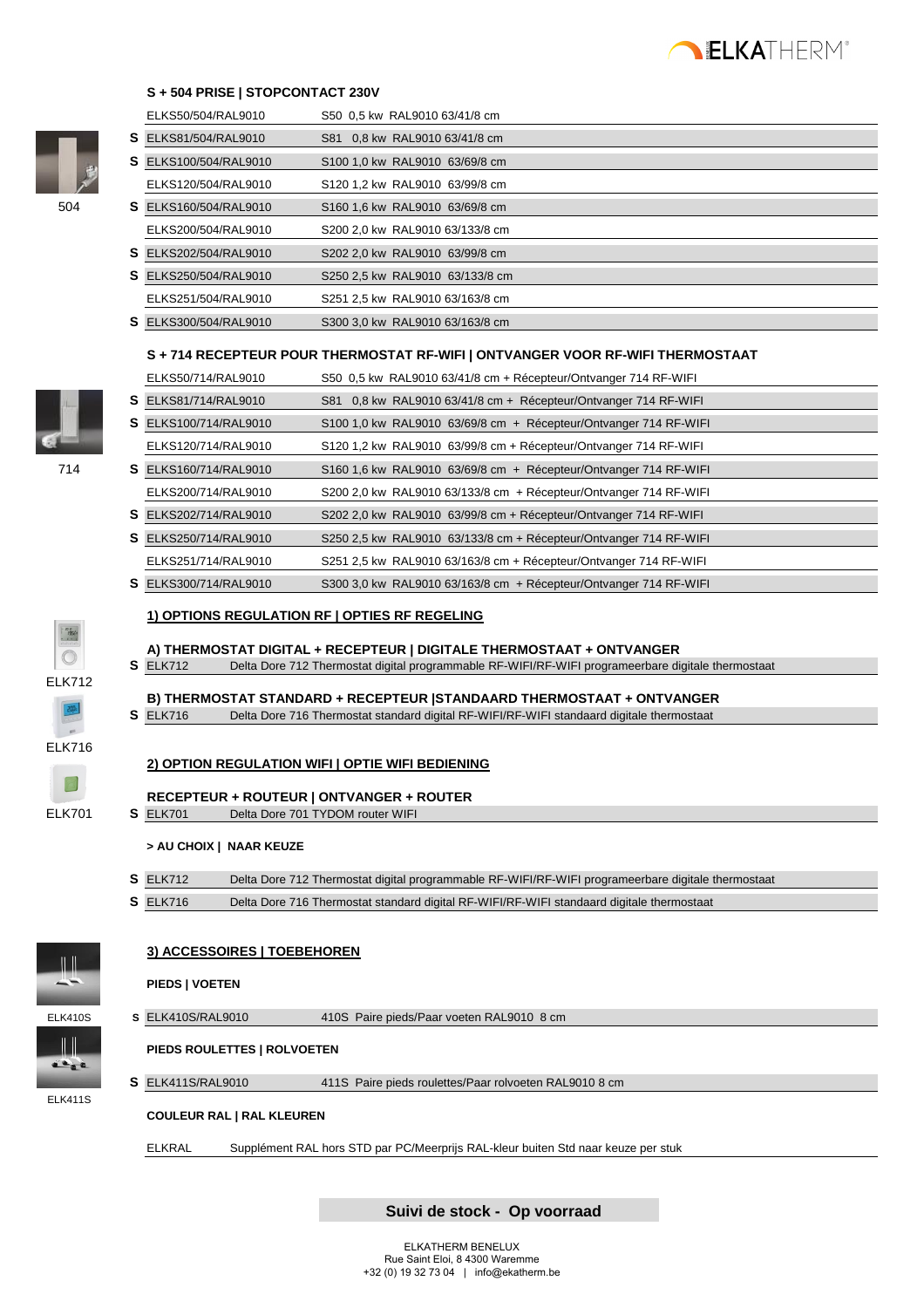

### TYPE SD **Type** STANDARD RAL 9010



| <b>Type</b>       | Puissance (w) | Poids (kg)   | Dimensions H / L / p (cm) |
|-------------------|---------------|--------------|---------------------------|
|                   | Vermogen (w)  | Gewicht (kg) | Afmetingen H / B / d (cm) |
| SD <sub>100</sub> | 1000          | 30           | 63/41/13                  |
| SD125             | 1250          | 30           | 63/41/13                  |
| SD <sub>150</sub> | 1500          | 58           | 63/68.5/13                |
| SD <sub>200</sub> | 2000          | 58           | 63/68.5/13                |
| SD <sub>250</sub> | 2500          | 80           | 63/99/13                  |
| SD300             | 3000          | 80           | 63/99/13                  |
|                   |               |              |                           |

\*tous nos radiateurs sont livrés avec support muraux (pieds en options) | Onze radiators zijn standard voorzien voor montage aan de wand van 2 U-profielen (voeten in optie)

#### **SD + 505 THERMOSTAT SIMPLE INTÉGRÉ | INGEBOUWDE SCHIJF THERMOSTAAT**

 **Suite aux nouvelles normes européennes, le thermostat 505 n'est plus disponible que sur un radiateur mis sur pieds. Volgens de nieuwe Europese normen is de thermostaat 505 alleen maar verkrijgbaar op radiator met voeten.**

#### **SD + 505 THERMOSTAT / THERMOSTAAT + 410S PAIRE DE PIEDS / PAAR VOETEN**

| ELKSD100/505/410S/RAL9010          | SD100 1,0 kw RAL9010 63/41/13 cm + thermosta(a)t 505 + 410S pieds / voeten    |  |
|------------------------------------|-------------------------------------------------------------------------------|--|
| <b>S</b> ELKSD125/505/410S/RAL9010 | SD125 1,25 kw RAL9010 63/41/13 cm + thermosta(a)t $505 + 410S$ pieds / voeten |  |
| ELKSD150/505/410S/RAL9010          | SD150 1,5 kw RAL9010 63/69/13 cm + thermosta(a)t 505 + 410S pieds / voeten    |  |
| S ELKSD200/505/410S/RAL9010        | SD200 2.0 kw RAL9010 63/69/13 cm + thermosta(a)t $505 + 410S$ pieds / voeten  |  |
| ELKSD250/505/410S/RAL9010          | SD250 2.5 kw RAL9010 63/99/13 cm + thermosta(a)t $505 + 410S$ pieds / voeten  |  |
| ELKSD300/505/410S/RAL9010          | SD300 3.0 kw RAL9010 63/99/13 cm + thermosta(a)t $505 + 410S$ pieds / voeten  |  |

#### **SD + 505 THERMOSTAT / THERMOSTAAT + 410S PAIRE DE PIEDS ROULETTES / PAAR ROLVOETEN**

|   | ELKSD100/505/411S/RAL9010 | SD100 1,0 kw RAL9010 63/41/13 cm + thermosta(a)t $505 + 411S$ pieds-roulettes / rolvoeten  |
|---|---------------------------|--------------------------------------------------------------------------------------------|
| s | ELKSD125/505/411S/RAL9010 | SD125 1,25 kw RAL9010 63/41/13 cm $+$ thermosta(a)t 505 + 411S pieds-roulettes / rolvoeten |
|   | ELKSD150/505/411S/RAL9010 | SD150 1,5 kw RAL9010 63/69/13 cm + thermosta(a)t 505 + 411S pieds-roulettes / rolvoeten    |
|   | ELKSD200/505/411S/RAL9010 | SD200 2.0 kw RAL9010 63/69/13 cm + thermosta(a)t $505 + 411S$ pieds-roulettes / rolvoeten  |
|   | ELKSD250/505/411S/RAL9010 | SD250 2,5 kw RAL9010 63/99/13 cm + thermosta(a)t $505 + 411S$ pieds-roulettes / rolvoeten  |
|   | ELKSD300/505/411S/RAL9010 | SD300 3,0 kw RAL9010 63/99/13 cm + thermosta(a)t $505 + 411$ S pieds-roulettes / rolvoeten |

#### **SD + 520 THERMOSTAT DIGITAL INTÉGRÉ | 520 INGEBOUWDE DIGITALE THERMOSTAAT**

|             | ELKSD100/520/RAL9010          | SD100 1.0 kw RAL9010 63/41/13 cm + thermostat/thermostaat 520             |  |
|-------------|-------------------------------|---------------------------------------------------------------------------|--|
|             | <b>S</b> ELKSD125/520/RAL9010 | SD125 1.25 kw RAL9010 63/41/13 cm + thermostat/thermostaat 520 Delta dore |  |
| <b>HALL</b> | ELKSD150/520/RAL9010          | SD150 1.5 kw RAL9010 63/69/13 cm + thermostat/thermostaat 520             |  |
|             | <b>S</b> ELKSD200/520/RAL9010 | SD200 2.0 kw RAL9010 63/69/13 cm + thermostat/thermostaat 520 Delta dore  |  |
| 520         | ELKSD250/520/RAL9010          | SD250 2,5 kw RAL9010 63/99/13 cm + thermostat/thermostaat 520             |  |
|             | <b>S</b> ELKSD300/520/RAL9010 | SD300 3,0 kw RAL9010 63/99/13 cm + thermostat/thermostaat 520             |  |

### **SD + 504 PRISE | STOPCONTACT 230V**

|     | ELKSD100/504/RAL9010          | SD100 1.0 kw RAL9010 63/41/13 cm  |
|-----|-------------------------------|-----------------------------------|
|     | <b>S</b> ELKSD125/504/RAL9010 | SD125 1,25 kw RAL9010 63/41/13 cm |
|     | ELKSD150/504/RAL9010          | SD150 1.5 kw RAL9010 63/69/13 cm  |
| 504 | <b>S</b> ELKSD200/504/RAL9010 | SD200 2.0 kw RAL9010 63/69/13 cm  |
|     | ELKSD250/504/RAL9010          | SD250 2.5 kw RAL9010 63/99/13 cm  |
|     | <b>S</b> ELKSD300/504/RAL9010 | SD300 3.0 kw RAL9010 63/99/13 cm  |







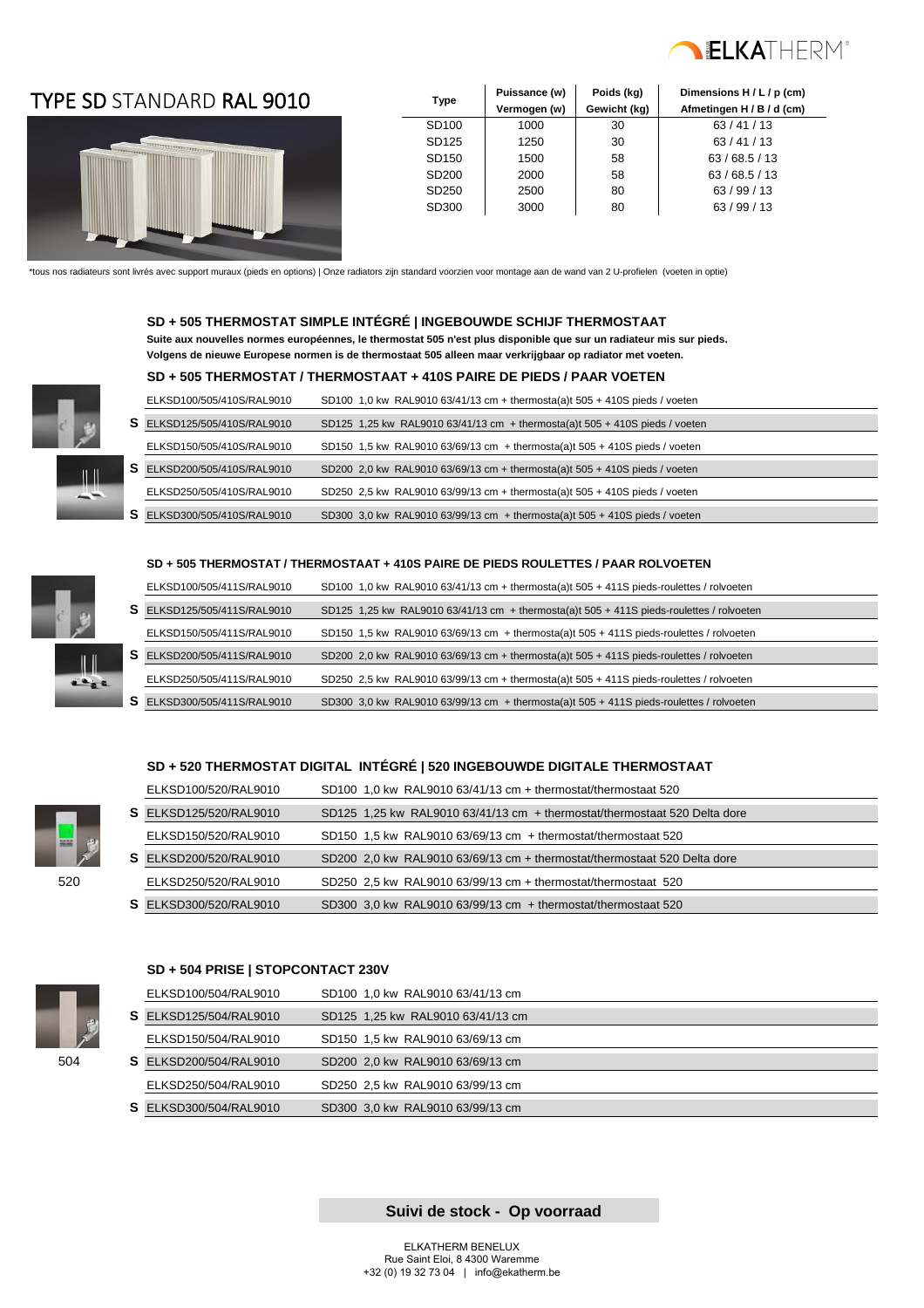

#### **SD + 714 RECEPTEUR POUR THERMOSTAT RF-WIFI | ONTVANGER VOOR RF-WIFI THERMOSTAAT**

|     |              | ELKSD100/714/RAL9010   | SD100 1,0 kw RAL9010 63/41/13 cm + Récepteur/Ontvanger 714 RF-WIFI  |
|-----|--------------|------------------------|---------------------------------------------------------------------|
|     |              | S ELKSD125/714/RAL9010 | SD125 1,25 kw RAL9010 63/41/13 cm + Récepteur/Ontvanger 714 RF-WIFI |
|     |              | ELKSD150/714/RAL9010   | SD150 1,5 kw RAL9010 63/69/13 cm + Récepteur/Ontvanger 714 RF-WIFI  |
| 714 |              | S ELKSD200/714/RAL9010 | SD200 2,0 kw RAL9010 63/69/13 cm + Récepteur/Ontvanger 714 RF-WIFI  |
|     |              | ELKSD250/714/RAL9010   | SD250 2.5 kw RAL9010 63/99/13 cm + thermostat/thermostaat 714       |
|     | $\mathbf{C}$ | F112000007410110010    | $ODOOO, O.L$ $DALOOAO, CO/OO/LO,$ $D1$ $D1$                         |

**S** ELKSD300/714/RAL9010 SD300 3,0 kw RAL9010 63/99/13 cm + Récepteur/Ontvanger 714 RF-WIFI





- **A) THERMOSTAT DIGITAL + RECEPTEUR | DIGITALE THERMOSTAAT + ONTVANGER S** ELK712 Delta Dore 712 Thermostat digital programmable RF-WIFI/RF-WIFI programeerbare digitale thermostaat
	- **B) THERMOSTAT STANDARD + RECEPTEUR |STANDAARD THERMOSTAAT + ONTVANGER S** ELK716 Delta Dore 716 Thermostat standard digital RF-WIFI/RF-WIFI standaard digitale thermostaat

**2) OPTION REGULATION WIFI | OPTIE WIFI BEDIENING**

 $\textcolor{red}{\blacksquare}$ 

ELK716

**RECEPTEUR + ROUTEUR | ONTVANGER + ROUTER**

ELK701 **S** ELK701 Delta Dore 701 TYDOM router WIFI

#### **> AU CHOIX | NAAR KEUZE**

- **S** ELK712 Delta Dore 712 Thermostat digital programmable RF-WIFI/RF-WIFI programeerbare digitale thermostaat
- **S** ELK716 Delta Dore 716 Thermostat standard digital RF-WIFI/RF-WIFI standaard digitale thermostaat



#### **3) ACCESSOIRES | TOEBEHOREN**

#### **PIEDS | VOETEN**



ELK411S

 $\frac{1}{2}$ 

ELK410S **S** ELK410SD/RAL9010 410SD Paire pieds/Paar voeten RAL9010 13 cm

**PIEDS ROULETTES | ROLVOETEN**

**S** ELK411SD/RAL9010 411SD Paire pieds roulettes/Paar rolvoeten RAL9010 13cm

#### **COULEUR RAL | RAL KLEUREN**

ELKRAL Supplément RAL hors STD par PC/Meerprijs RAL-kleur buiten Std naar keuze per stuk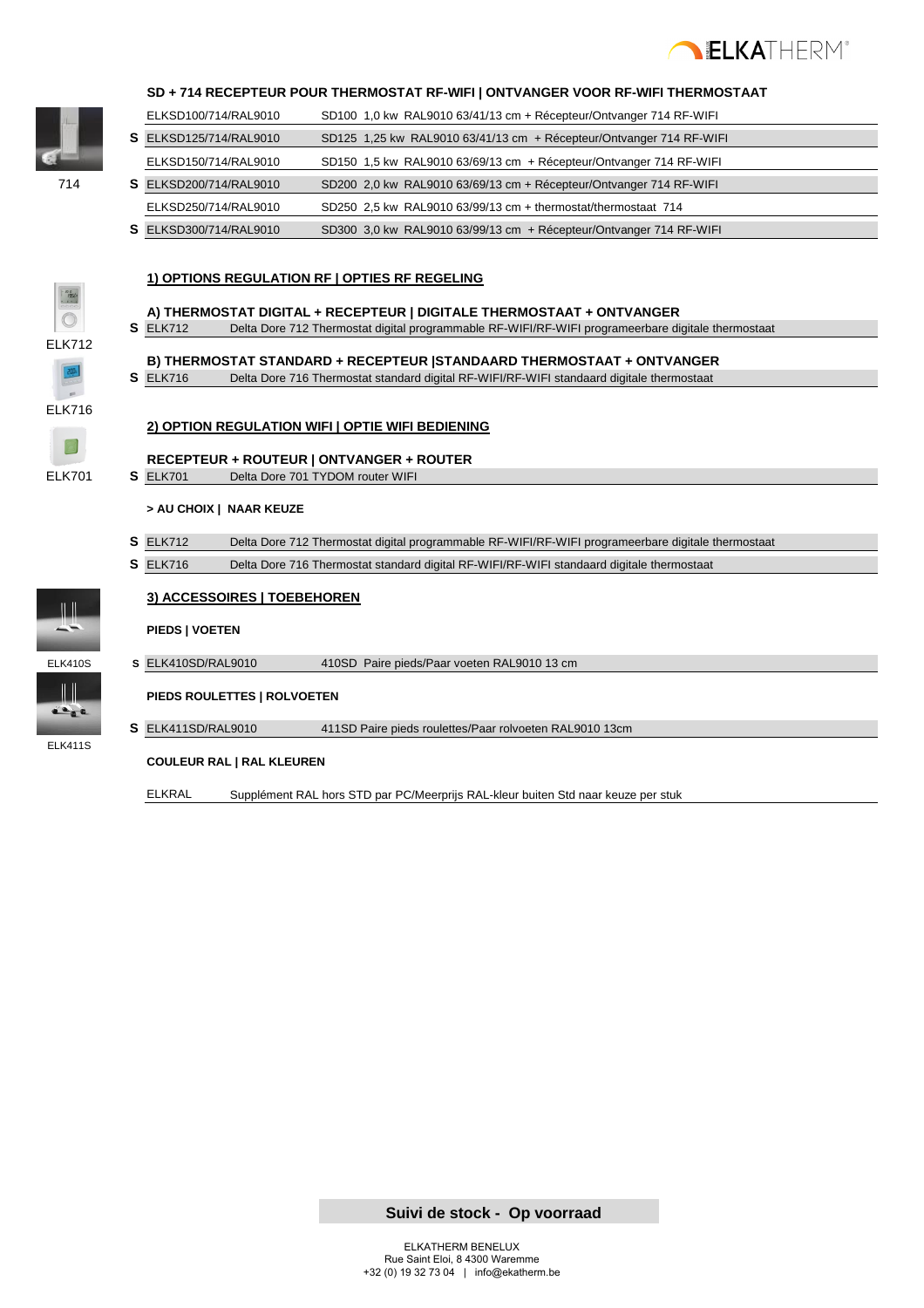

### TYPE SL **Type** STANDARD RAL 9010



| <b>Type</b>  | Puissance (w) | Poids (kg)   | Dimensions H / L / p (cm) |
|--------------|---------------|--------------|---------------------------|
|              | Vermogen (w)  | Gewicht (kg) | Afmetingen H / B / d (cm) |
| <b>SL100</b> | 1000          | 34           | 122/41/8                  |
| <b>SL150</b> | 1500          | 34           | 122/41/8                  |
| <b>SL200</b> | 2000          | 64           | 122/68.5/8                |
| <b>SL250</b> | 2500          | 64           | 122/68.5/8                |

\*tous nos radiateurs sont livrés avec support muraux (pieds en options) | Onze radiators zijn standard voorzien voor montage aan de wand van 2 U-profielen (voeten in optie)

#### **SL + 505 THERMOSTAT SIMPLE INTÉGRÉ | INGEBOUWDE SCHIJF THERMOSTAAT**

 **Suite aux nouvelles normes européennes, le thermostat 505 n'est plus disponible que sur un radiateur mis sur pieds. Volgens de nieuwe Europese normen is de thermostaat 505 alleen maar verkrijgbaar op radiator met voeten.**



#### **SL + 505 THERMOSTAT / THERMOSTAAT + 410S PAIRE DE PIEDS / PAAR VOETEN**

| ELKSL100/505/410S/RAL9010   | SL100 1,0 kw RAL9010 122/41/8 cm + thermosta(a)t 505 + 410S pieds / voeten   |
|-----------------------------|------------------------------------------------------------------------------|
| S ELKSL150/505/410S/RAL9010 | SL150 1.5 kw RAL9010 122/41/8 cm + thermosta(a)t $505 + 410S$ pieds / voeten |
| ELKSL200/505/410S/RAL9010   | SL200 2.0 kw RAL9010 122/69/8 cm + thermosta(a)t $505 + 410S$ pieds / voeten |
| S ELKSL250/505/410S/RAL9010 | SL250 2.5 kw RAL9010 122/69/8 cm + thermosta(a)t $505 + 410S$ pieds / voeten |



#### **SL + 505 THERMOSTAT / THERMOSTAAT + 410S PAIRE DE PIEDS ROULETTES / PAAR ROLVOETEN**

| ELKSL100/505/411S/RAL9010          | SL100 1.0 kw RAL9010 122/41/8 cm + thermosta(a)t $505 + 411S$ pieds-roulettes / rolvoeten |
|------------------------------------|-------------------------------------------------------------------------------------------|
| S ELKSL150/505/411S/RAL9010        | SL150 1,5 kw RAL9010 122/41/8 cm + thermosta(a)t $505 + 411S$ pieds-roulettes / rolvoeten |
| ELKSL200/505/411S/RAL9010          | SL200 2.0 kw RAL9010 122/69/8 cm + thermosta(a)t 505 + 411S pieds-roulettes / rolvoeten   |
| <b>S</b> ELKSL250/505/411S/RAL9010 | SL250 2,5 kw RAL9010 122/69/8 cm + thermosta(a)t $505 + 411S$ pieds-roulettes / rolvoeten |

#### **SL + 520 THERMOSTAT DIGITAL INTÉGRÉ | 520 INGEBOUWDE DIGITALE THERMOSTAAT**

|            | ELKSL100/520/RAL9010          | SL100 1.0 kw RAL9010 122/41/8 cm $+$ thermostat/thermostaat 520          |
|------------|-------------------------------|--------------------------------------------------------------------------|
| <b>HAR</b> | <b>S</b> ELKSL150/520/RAL9010 | SL150 1.5 kw RAL9010 122/41/8 cm + thermostat/thermostaat 520            |
|            | ELKSL200/520/RAL9010          | SL200 2.0 kw RAL9010 122/69/8 cm + thermostat/thermostaat 520            |
| 520        | <b>S</b> ELKSL250/520/RAL9010 | SL250 2.5 kw RAL9010 122/69/8 cm + thermostat/thermostaat 520 Delta dore |



#### **SL + 504 PRISE | STOPCONTACT 230V**

|     | ELKSL100/504/RAL9010          | SL100 1.0 kw RAL9010 122/41/8 cm |
|-----|-------------------------------|----------------------------------|
|     | <b>S</b> ELKSL150/504/RAL9010 | SL150 1.5 kw RAL9010 122/41/8 cm |
|     | ELKSL200/504/RAL9010          | SL200 2.0 kw RAL9010 122/69/8 cm |
| 504 | <b>S</b> ELKSL250/504/RAL9010 | SL250 2.5 kw RAL9010 122/69/8 cm |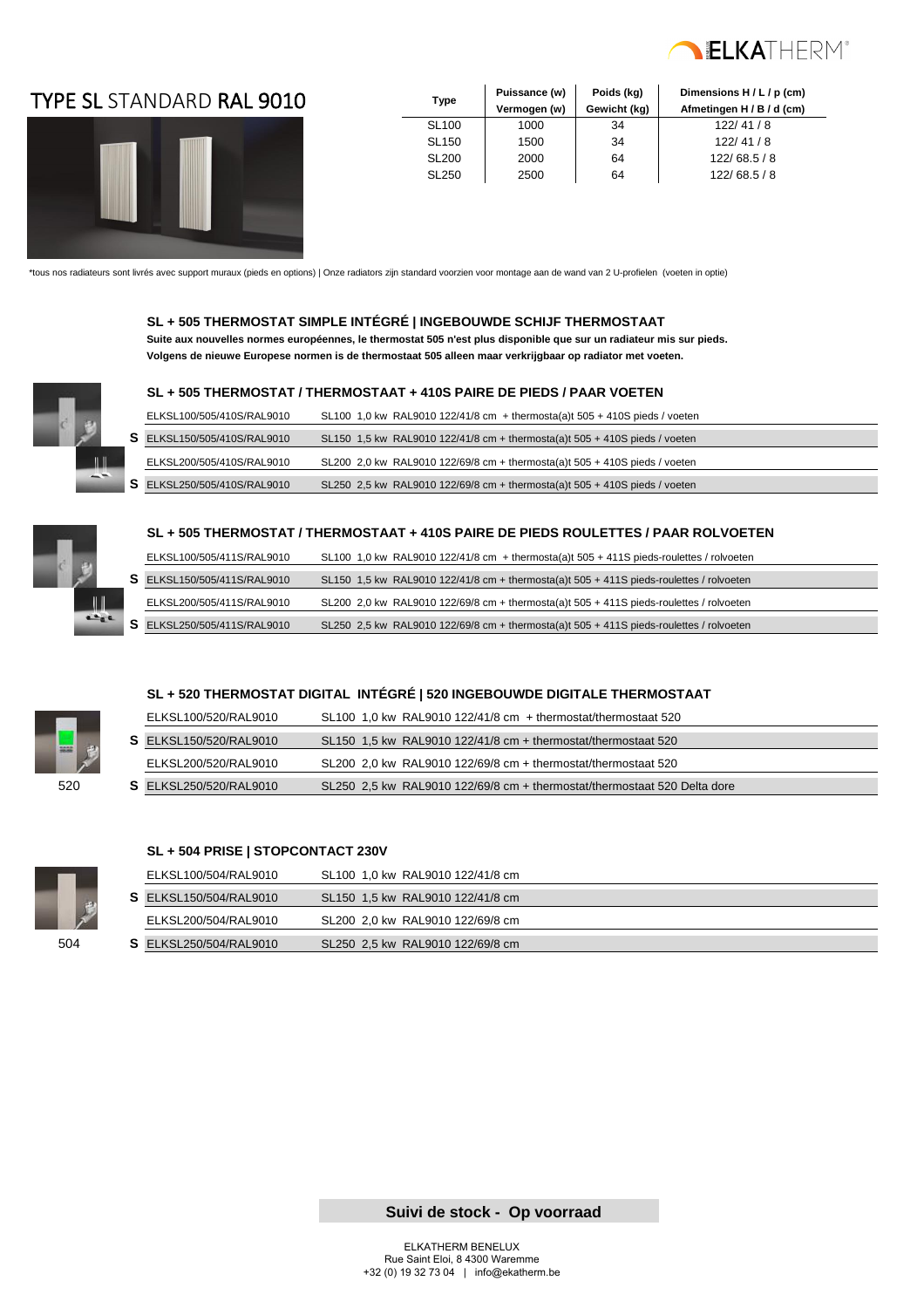



#### **SL + 714 RECEPTEUR POUR THERMOSTAT RF-WIFI | ONTVANGER VOOR RF-WIFI THERMOSTAAT**

|     | ELKSL100/714/RAL9010          | $SL100$ 1,0 kw RAL9010 122/41/8 cm + Récepteur/Ontvanger 714 RF-WIFI |  |
|-----|-------------------------------|----------------------------------------------------------------------|--|
|     | <b>S</b> ELKSL150/714/RAL9010 | SL150 1.5 kw RAL9010 122/41/8 cm + Récepteur/Ontvanger 714 RF-WIFI   |  |
|     | ELKSL200/714/RAL9010          | SL200 2,0 kw RAL9010 122/69/8 cm + Récepteur/Ontvanger 714 RF-WIFI   |  |
| 714 | <b>S</b> ELKSL250/714/RAL9010 | SL250 2,5 kw RAL9010 122/69/8 cm + Récepteur/Ontvanger 714 RF-WIFI   |  |

#### **1) OPTIONS REGULATION RF | OPTIES RF REGELING**

**A) THERMOSTAT DIGITAL + RECEPTEUR | DIGITALE THERMOSTAAT + ONTVANGER** 

**S** ELK712 Delta Dore 712 Thermostat digital programmable RF-WIFI/RF-WIFI programeerbare digitale thermostaat

### **B) THERMOSTAT STANDARD + RECEPTEUR |STANDAARD THERMOSTAAT + ONTVANGER**

**S** ELK716 Delta Dore 716 Thermostat standard digital RF-WIFI/RF-WIFI standaard digitale thermostaat

#### **2) OPTION REGULATION WIFI | OPTIE WIFI BEDIENING**



ELK712

**RECEPTEUR + ROUTEUR | ONTVANGER + ROUTER** ELK701 **S** ELK701 Delta Dore 701 TYDOM router WIFI

#### **> AU CHOIX | NAAR KEUZE**

- **S** ELK712 Delta Dore 712 Thermostat digital programmable RF-WIFI/RF-WIFI programeerbare digitale thermostaat
- **S** ELK716 Delta Dore 716 Thermostat standard digital RF-WIFI/RF-WIFI standaard digitale thermostaat



#### **3) ACCESSOIRES | TOEBEHOREN**

#### **PIEDS | VOETEN**





ELK411S

**PIEDS ROULETTES | ROLVOETEN**

**S** ELK411S/RAL9010 411S Paire pieds roulettes/Paar rolvoeten RAL9010 8 cm

#### **COULEUR RAL | RAL KLEUREN**

ELKRAL Supplément RAL hors STD par PC/Meerprijs RAL-kleur buiten Std naar keuze per stuk

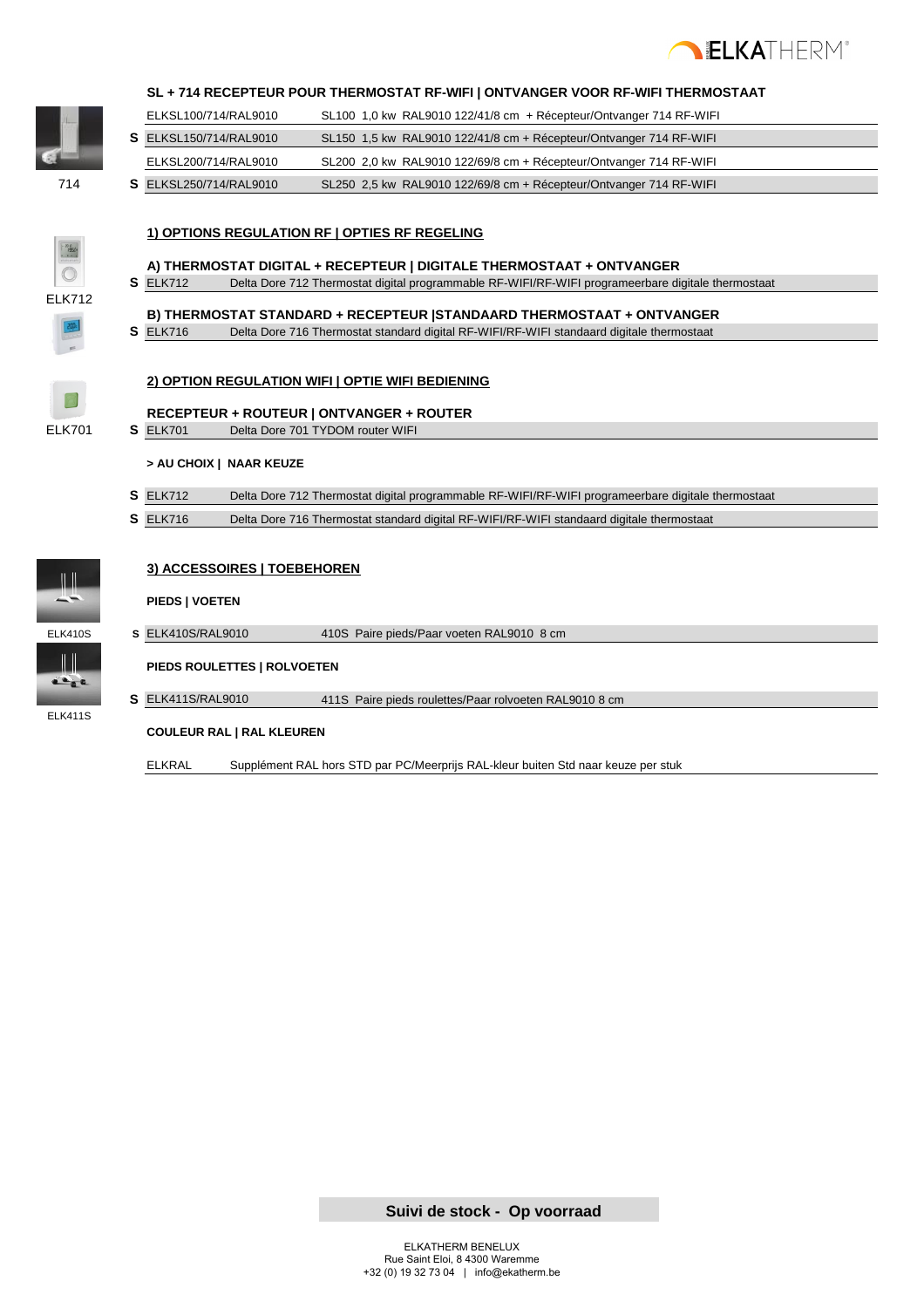

### REGULATION | REGELING



|                                 | Suite aux nouvelles normes européennes, le thermostat 505 n'est plus disponible que sur un radiateur mis sur pieds.<br>Volgens de nieuwe Europese normen is de thermostaat 505 alleen maar verkrijgbaar op radiator met voeten. |
|---------------------------------|---------------------------------------------------------------------------------------------------------------------------------------------------------------------------------------------------------------------------------|
| <b>S</b> ELK505SL/122/8/RAL9010 | 505 SL Thermostat/Thermostaat RAL9010 122/8 cm                                                                                                                                                                                  |
| S ELK505SND/38/13/RAL9010       | 505 SND Thermostat/Thermostaat RAL9010 38/13 cm                                                                                                                                                                                 |
| <b>S</b> ELK505SN/38/8/RAL9010  | 505 SN Thermostat/Thermostaat RAL9010 38/8 cm                                                                                                                                                                                   |
| <b>S</b> ELK505SD/63/13/RAL9010 | 505 SD Thermostat/Thermostaat RAL9010 63/13 cm                                                                                                                                                                                  |

505 **S** ELK505S/63/8/RAL9010 505 S Thermostat/Thermostaat RAL9010 63/8 cm

 **505** THERMOSTAT SIMPLE INTÉGRÉ | SCHIJF THERMOSTAAT

#### **520** THERMOSTAT DIGITAL INTÉGRÉ | INGEBOUWDE DIGITALE THERMOSTAAT

|     | S ELK520SL/122/8/RAL9010  | Delta Dore 520 SL Thermostat programmable/Digitale thermostaat RAL9010 122/8     |
|-----|---------------------------|----------------------------------------------------------------------------------|
| ᆖᇦ  | S ELK520SND/38/13/RAL9010 | Delta Dore 520 SND Thermostat programmable/Digitale thermostaat RAL9010 38/13 cm |
|     | S ELK520SN/38/8/RAL9010   | Delta Dore 520 SN Thermostat programmable/Digitale thermostaat RAL9010 38/8 cm   |
| 520 | S ELK520SD/63/13/RAL9010  | Delta Dore 520 SD Thermostat programmable/Digitale thermostaat RAL9010 63/13 cm  |
|     | S ELK520S/63/8/RAL9010    | Delta Dore 520 S Thermostat programmable/Digitale thermostaat RAL9010 63/8 cm    |

#### **504** PRISE - STOP CONTACT 230V



|     | S ELK504S/63/8/RAL9010   | 504 S 63/8 RAL9010 - Tôle Côté+ Cordon - fiche 1.9 m / Zijkant + Snoer - Stekker 1.9 m   |
|-----|--------------------------|------------------------------------------------------------------------------------------|
|     | S ELK504SD/63/13/RAL9010 | 504 SD 63/13 RAL9010 - Tôle Côté+ Cordon - fiche 1.9 m / Zijkant + Snoer - Stekker 1.9 m |
|     |                          |                                                                                          |
|     | S ELK504SK/23/13/RAL9010 | 504 SK 23/13 RAL9010 - Tôle Côté+ Cordon - fiche 1.9 m / Zijkant + Snoer - Stekker 1.9 m |
| 504 | S ELK504SL/122/8/RAL9010 | 504 SL 122/8 RAL9010 - Tôle Côté+ Cordon - fiche 1.9 m / Zijkant + Snoer - Stekker 1.9 m |
|     | S ELK504SN/38/8/RAL9010  | 504 SN 38/8 RAL9010 - Tôle Côté+ Cordon - fiche 1.9 m / Zijkant + Snoer - Stekker 1.9 m  |
|     |                          |                                                                                          |

#### **714** RECEPTEUR POUR THERMOSTAT RF-WIFI | ONTVANGER VOOR RF-WIFI THERMOSTAAT

| S ELK714S/63/8/RAL9010   | 714 S 63/8 RAL9010 - Tôle Côté+ Récepteur RF-WIFI / Zijkant + Ontvanger voor RF - WIFI    |
|--------------------------|-------------------------------------------------------------------------------------------|
| S ELK714SD/63/13/RAL9010 | 714 SD 63/13 RAL9010 - Tôle Côté + Récepteur RF-WIFI / Zijkant + Ontvanger voor RF - WIFI |
| S ELK714SK/23/13/RAL9010 | 714 SK 23/13 RAL9010 - Tôle Côté + Récepteur RF-WIFI / Zijkant + Ontvanger voor RF - WIFI |
| S ELK714SL/122/8/RAL9010 | 714 SL 122/8 RAL9010 - Tôle Côté+ Récepteur RF-WIFI / Zijkant + Ontvanger voor RF - WIFI  |
| S ELK714SN/38/8/RAL9010  | 714 SN 38/8 RAL9010 - Tôle Côté+ Récepteur RF-WIFI / Zijkant + Ontvanger voor RF - WIFI   |
|                          |                                                                                           |
|                          |                                                                                           |



#### **500** THERMOSTAT MURAL 10A | WANDTHERMOSTAAT

ELK500 500 Thermostat mural/Wandthermostaat 16A



 **502** THERMOSTAT MURAL DIGITAL 16A | DIGITALE WANDTHERMOSTAAT 16A



ELK502 502 Thermostat mural digital/Digitale wandthermostaat 16A



 **501** THERMOSTAT PRISE | STOPCONTACT THERMOSTAAT



ELK501 501 Fiche thermostat mural/Stekker wandtermostaat

501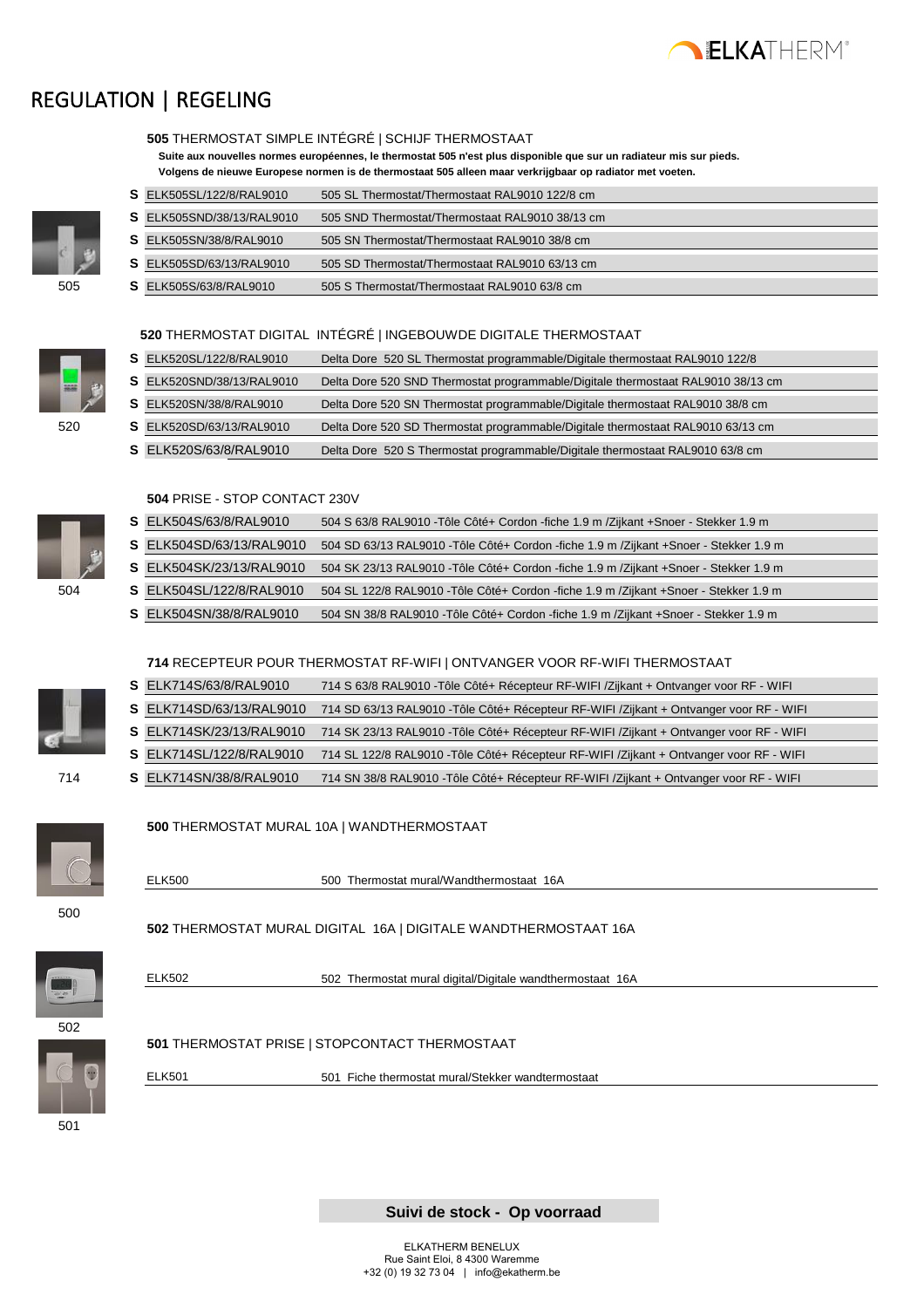

### REGULATION RF | RF REGULATIE



### REGULATION WIFI - WIFI REGULATIE



### PIECES DETACHEES - ONDERDELEN



**505** THERMOSTAT SIMPLE INTÉGRÉ | SCHIJF THERMOSTAAT



ELK505 **S** ELK505VP Platine 505 piece de rechange/wisselstuk

**520** THERMOSTAT DIGITAL INTÉGRÉ | INGEBOUWDE DIGITALE THERMOSTAAT

ELK520 **S** ELK520DVP 520 Delta Dore Thermostat pièce de rechange/Thermostaat wisselstuk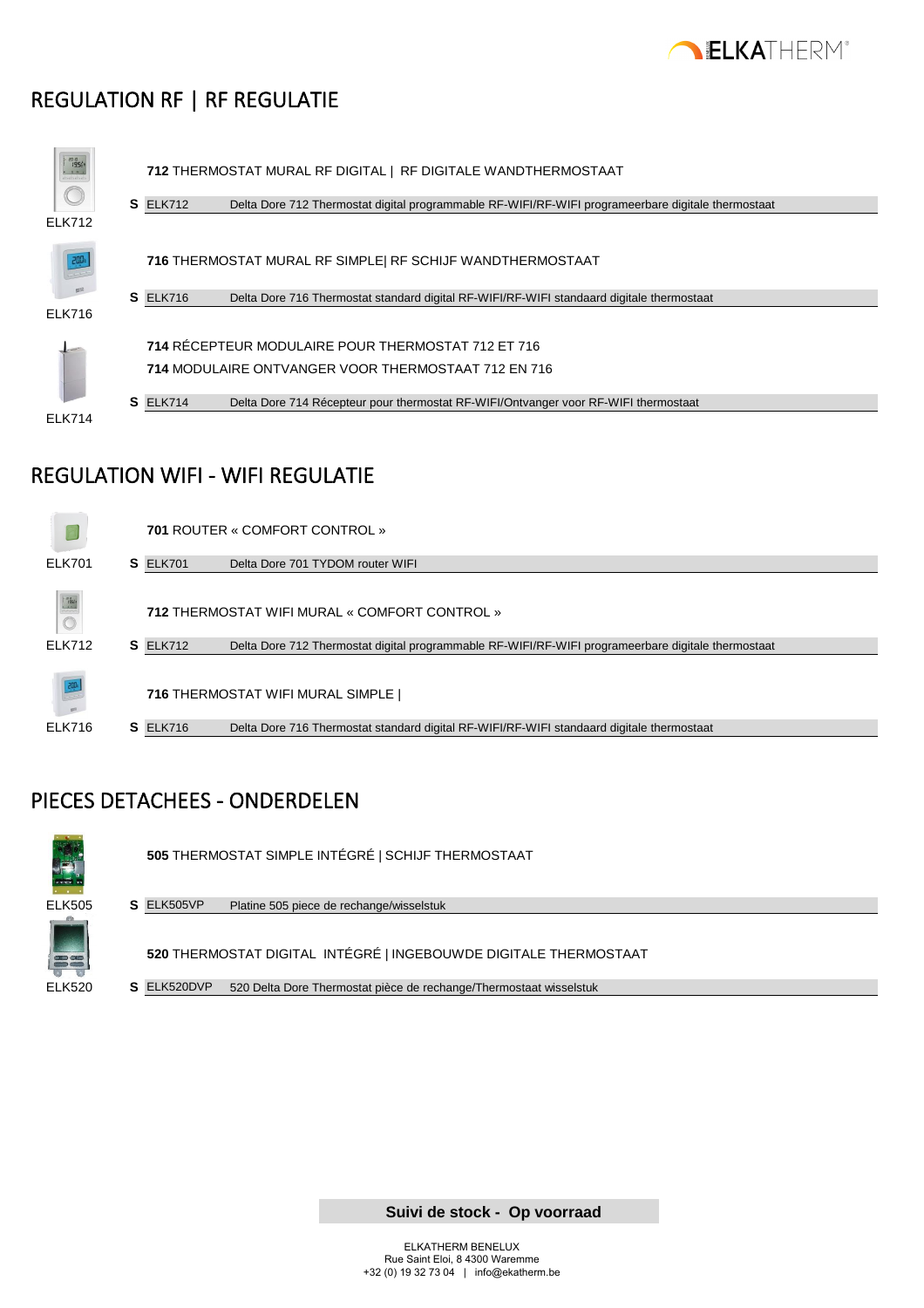

### **DESIGN**



#### **VB** PLAQUE DE FINITION LISSE RAL9010 | VLAKKE PLAAT AFWERKING RAL 9010

#### **TYPE SK**

|                | E |
|----------------|---|
|                | E |
|                | E |
| <b>AL 9010</b> | E |

|          | ELKVBSK100/RAL9010 | Tole lisse - Vlakke plaat SK100 RAL 9010 |
|----------|--------------------|------------------------------------------|
|          | ELKVBSK150/RAL9010 | Tole lisse - Vlakke plaat SK150 RAL 9010 |
|          | ELKVBSK200/RAL9010 | Tole lisse - Vlakke plaat SK200 RAL 9010 |
| RAL 9010 | ELKVBSK250/RAL9010 | Tole lisse - Vlakke plaat SK250 RAL 9010 |
|          | ELKVBSK100/RAL9010 | Tole lisse - Vlakke plaat SK100 RAL 9010 |



RAL 9010

### **TYPE SN**

| ELKVBSN50/RAL9010      | Tole lisse - Vlakke plaat SN50 RAL 9010          |
|------------------------|--------------------------------------------------|
| ELKVBSN100/RAL9010     | Tole lisse - Vlakke plaat SN100 RAL 9010         |
| ELKVBSN120-150/RAL9010 | Tole lisse - Vlakke plaat SN120 - SN150 RAL 9010 |
| ELKVBSN160-200/RAL9010 | Tole lisse - Vlakke plaat SN160 - SN200 RAL 9010 |
| ELKVBSN201-251/RAL9010 | Tole lisse - Vlakke plaat SN201 - SN251 RAL 9010 |
|                        |                                                  |



#### **TYPE S**

|          | ELKVBS50-S81/RAL9010  | Tole lisse - Vlakke plaat S50 - S81 RAL 9010                                    |
|----------|-----------------------|---------------------------------------------------------------------------------|
|          | ELKVBS100-160/RAL9010 | Tole lisse - Vlakke plaat S100 - S160 RAL 9010                                  |
|          |                       | ELKVBS120-151-202/RAL9010 Tole lisse - Vlakke plaat S120 - S151 - S202 RAL 9010 |
| RAL 9010 | ELKVBS200-250/RAL9010 | Tole lisse - Vlakke plaat S200 - S250 RAL 9010                                  |
|          |                       | ELKVBS201-251-300/RAL9010 Tole lisse - Vlakke plaat S201 - S251 - S300 RAL 9010 |
|          |                       |                                                                                 |



### **TYPE SD**

| ELKVBSD100-125/RAL9010 | Tole lisse - Vlakke plaat SD100 - SD125 RAL 9010 |
|------------------------|--------------------------------------------------|
| ELKVBSD150-200/RAL9010 | Tole lisse - Vlakke plaat SD150 - SD200 RAL 9010 |
| ELKVBSD250-300/RAL9010 | Tole lisse - Vlakke plaat SD250 - SD300 RAL 9010 |

#### RAL 9010



#### **TYPE SL**

| ELKVBSL100-150/RAL9010 | Tole lisse - Vlakke plaat SL100 - SL150 RAL 9010 |
|------------------------|--------------------------------------------------|
| ELKVBSL200-250/RAL9010 | Tole lisse - Vlakke plaat SL200 - SL250 RAL 9010 |

RAL 9010



| <b>OPTION   OPTIE</b> |
|-----------------------|
|-----------------------|

| Verre Securit / Glas securit (RAL**** au choix / Benaderd RAL****) |
|--------------------------------------------------------------------|
|                                                                    |

ELKVB Tôle lisse / Vlakke plaat (RAL\*\*\*\* au choix / RAL\*\*\*\* naar keuze)



**PEINTURA** PLAQUE DE FINITION AVEC PHOTO | VLAKKE PLAAT MET FOTO

ELKPEINTURA Impression photo dur tôle / Panneel met foto



# **Suivi de stock - Op voorraad**

**SUR DEMANDE | OP AANVRAAG**

SUR DEMANDE | OP AANVRAAG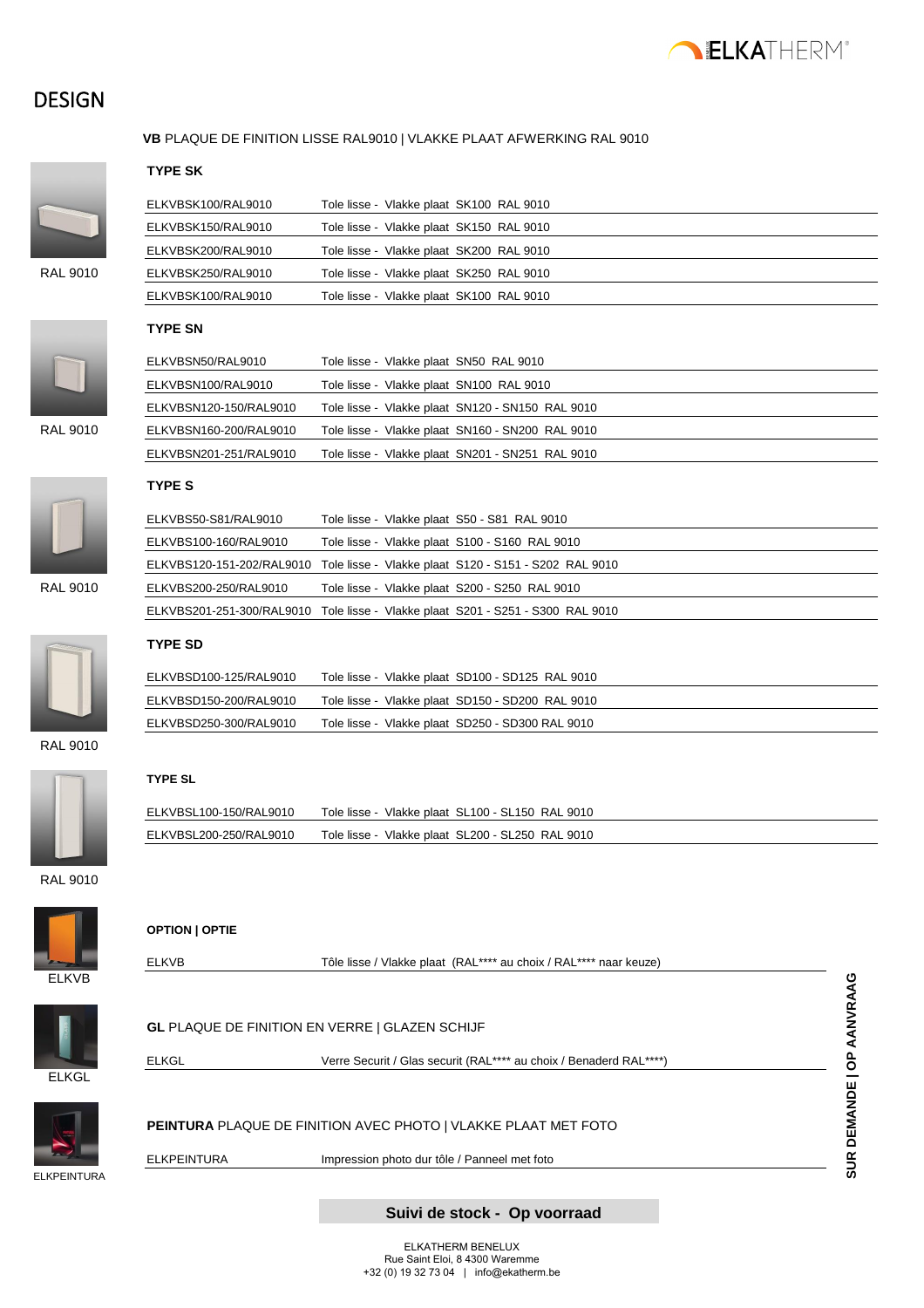

### ACCESSOIRES | TOEBEHOREN



**410S – 410SD – 410SK** PIEDS DE SUPPORT | VOETEN

| $S$ ELK410S/RAL9010 | 410S Paire pieds/Paar voeten RAL9010 8 cm   |
|---------------------|---------------------------------------------|
| S ELK410SD/RAL9010  | 410SD Paire pieds/Paar voeten RAL9010 13 cm |
| ELK410SK/RAL9010    | 410SK Paire pieds/Paar voeten RAL9010 13 cm |



#### **411S – 411SD – 411SK** PIEDS À ROULETTES | ROLVOETEN

| $S$ ELK411S/RAL9010 | 411S Paire pieds roulettes/Paar rolvoeten RAL9010 8 cm  |
|---------------------|---------------------------------------------------------|
| S ELK411SD/RAL9010  | 411SD Paire pieds roulettes/Paar rolvoeten RAL9010 13cm |
| ELK411SK/RAL9010    | 411SK Paire pieds roulettes/Paar rolvoeten RAL9010 13cm |

#### **410H – 685H** PORTE SERVIETTE STANDARD 41CM/68.5 CM **410H – 685H** STANDARD HANDOEKHOUDER 41 CM/68.5 CM

**410SWING – 685SWING** PORTE SERVIETTE SWING 41CM/68.5 CM

**410 – 685 SWING/CHR** PORTE SERVIETTE SWING INOX 41CM/68.5 CM

**S** ELK410SWING/RAL9010 410 SWING Porte-serviette/Handdoekhouder RAL9010 41/8 cm

ELK685SWING/RAL9010 Réf. 685 RAL9010 SWING Porte-serviettes "SWING" pour modèles 68.5 cm

**410SWING – 685SWING** HANDOEKHOUDER 41 CM/68.5 CM



|           | $S$ ELK410H/8/RAL9010 | 410H Porte-serviette/Handdoekhouder RAL9010 41/8 cm    |
|-----------|-----------------------|--------------------------------------------------------|
|           | ELK685H/13/RAL9010    | 685H Porte-serviette/Handdoekhouder RAL9010 68.5/13 cm |
|           | ELK685H/8/RAL9010     | 685H Porte-serviette/Handdoekhouder RAL9010 68.5/8 cm  |
| $\lambda$ |                       |                                                        |

ELK410H/8/RAL9010





|                | 410 - 685 SWING/CHR HANDOEKHOUDER SWING INOX 41CM/68.5 CM |  |  |
|----------------|-----------------------------------------------------------|--|--|
| ELK410SWING/IX | 410 SWING Porte-serviette/Handdoekhouder INOX 41/8 cm     |  |  |
| ELK685SWING/IX | 685SWING Porte-serviette/Handdoekhouder INOX 68.5/8 cm    |  |  |

ELK410SWING/IX



| 410STYLE - 685STYLE BARRE PORTE-SERVIETTE 41CM/68.5 CM |
|--------------------------------------------------------|
| 410STYLE - 685STYLE HANDOEKHOUDER 41CM/68.5 CM         |

| S ELK410STYLE/S/9010  | 410STYLE Porte-serviette/Handdoekhouder STYLE RAL9010 41/8 cm      |
|-----------------------|--------------------------------------------------------------------|
| S ELK410STYLE/SL/9010 | 410STYLE Porte-serviette/Handdoekhouder STYLE SL RAL9010 41/8 cm   |
| S ELK685STYLE/S/9010  | 685STYLE Porte-serviette/Handdoekhouder STYLE S RAL9010 68.5/8 cm  |
| S ELK685STYLE/SL/9010 | 685STYLE Porte-serviette/Handdoekhouder STYLE SL RAL9010 68.5/8 cm |
|                       |                                                                    |